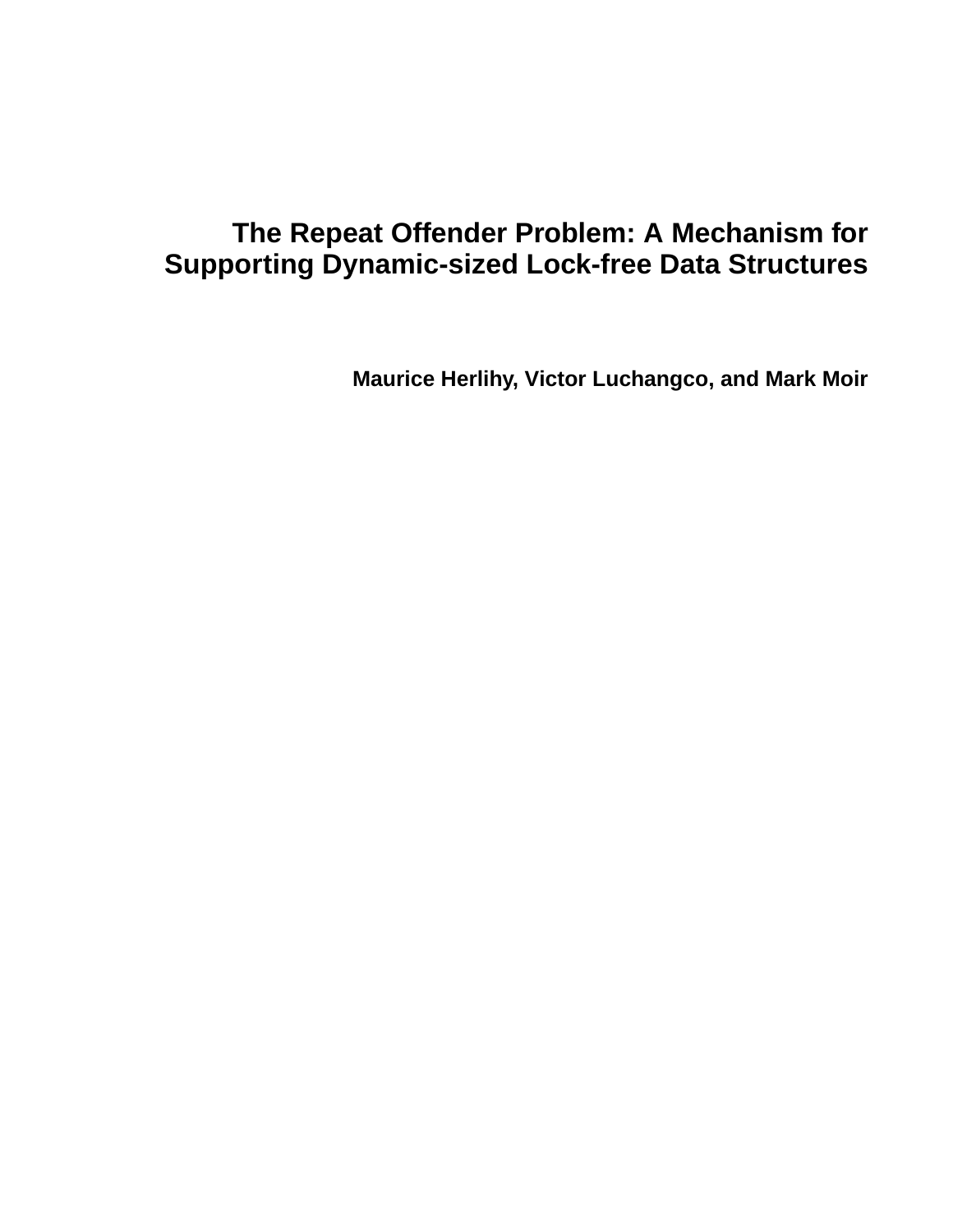# **The Repeat Offender Problem: A Mechanism for Supporting Dynamic-sized Lock-free Data Structures**

Maurice Herlihy, Victor Luchangco, and Mark Moir

SMLI TR-2002-112 July 2002

### **Abstract:**

We define the Repeat Offender Problem (ROP). Elsewhere, we have presented the first dynamic-sized lock-free data structures that can free memory to any standard memory allocator—even after thread failures—without requiring special support from the operating system, the memory allocator, or the hardware. These results depend on a solution to the ROP problem. Here we present the first solution to the ROP problem and its correctness proof. Our solution is implementable in most modern shared memory multiprocessors.



M/S MTV29-01 2600 Casey Avenue Mountain View, CA 94043 **email addresses:** mph@cs.brown.edu victor.luchangco@sun.com mark.moir@sun.com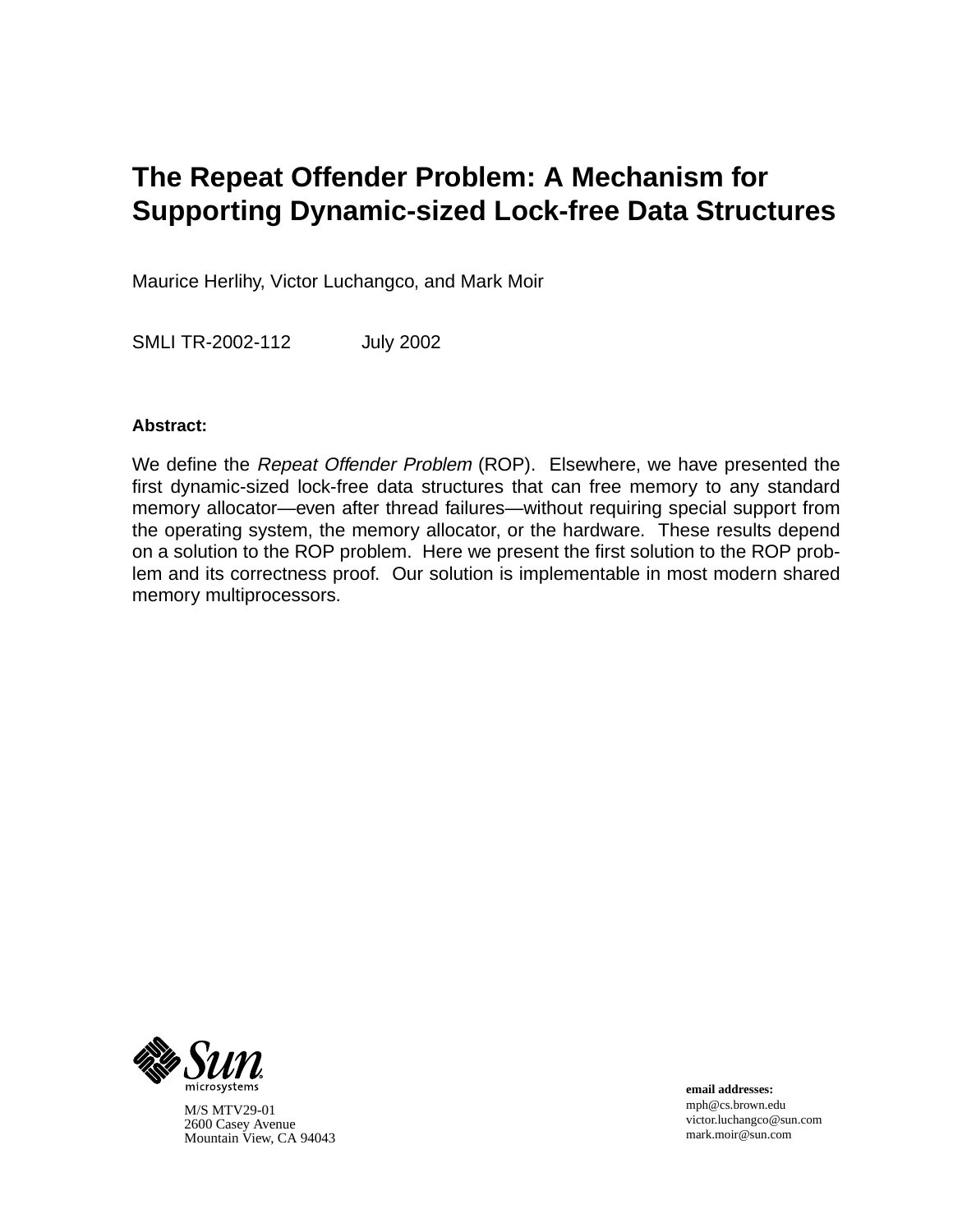© 2002 Sun Microsystems, Inc. All rights reserved. The SML Technical Report Series is published by Sun Microsystems Laboratories, of Sun Microsystems, Inc. Printed in U.S.A.

Unlimited copying without fee is permitted provided that the copies are not made nor distributed for direct commercial advantage, and credit to the source is given. Otherwise, no part of this work covered by copyright hereon may be reproduced in any form or by any means graphic, electronic, or mechanical, including photocopying, recording, taping, or storage in an information retrieval system, without the prior written permission of the copyright owner.

#### TRADEMARKS

Sun, Sun Microsystems, the Sun logo, and Solaris are trademarks or registered trademarks of Sun Microsystems, Inc. in the U.S. and other countries. All SPARC trademarks are used under license and are trademarks or registered trademarks of SPARC International, Inc. in the U.S. and other countries. Products bearing SPARC trademarks are based upon an architecture developed by Sun Microsystems, Inc. UNIX is a registered trademark in the United States and other countries, exclusively licensed through X/Open Company, Ltd.

For information regarding the SML Technical Report Series, contact Jeanie Treichel, Editor-in-Chief <jeanie.treichel@sun.com>. All technical reports are available online on our Website, http://research.sun.com/techrep/.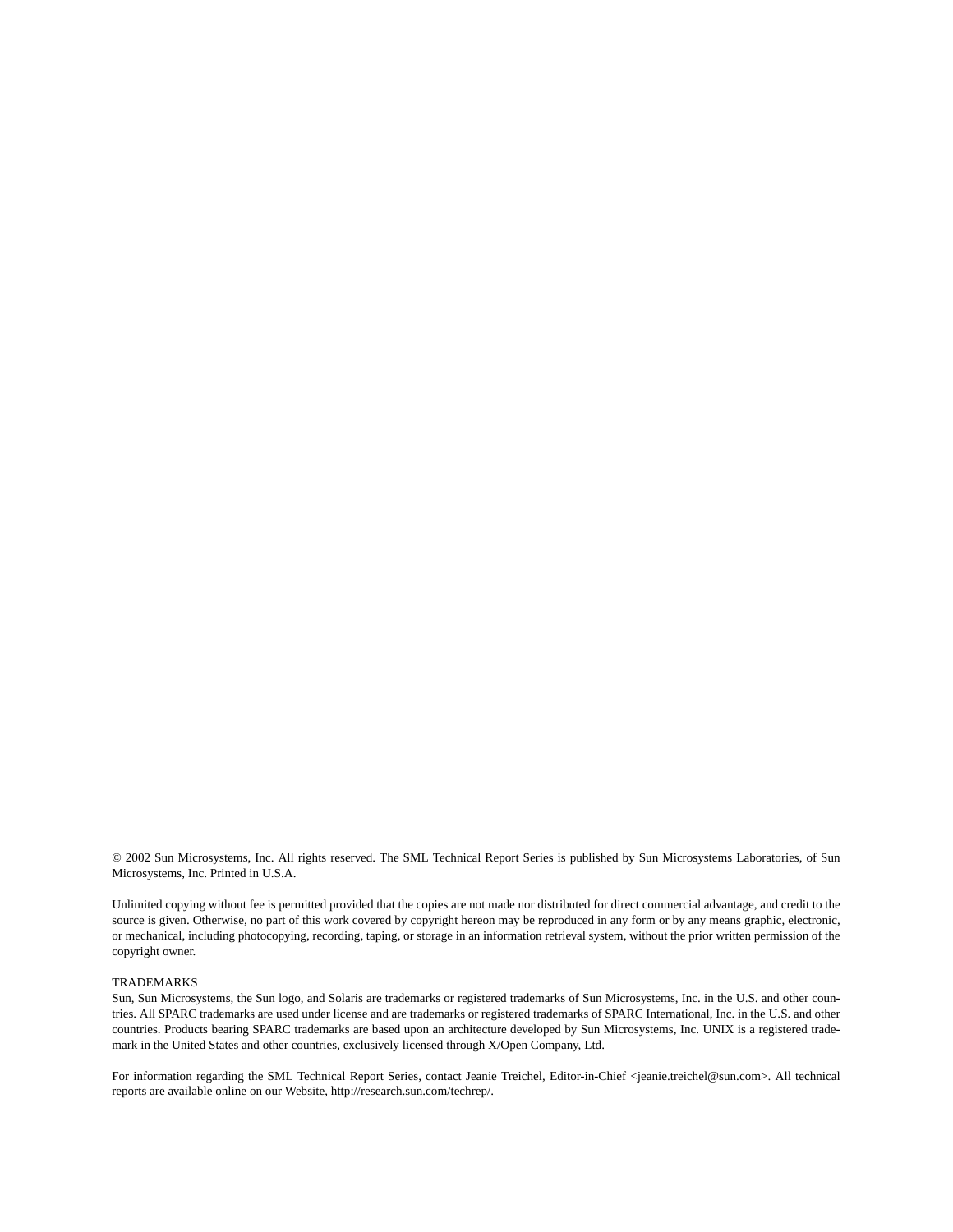# **The Repeat Offender Problem: A Mechanism for Supporting Dynamic-sized Lock-free Data Structures**

Maurice Herlihy Computer Science Department Brown University, Box 1910 Providence, RI 02912

Victor Luchangco Mark Moir Sun Microsystems Laboratories 1 Network Drive, UBUR02-311 Burlington, MA 01803

## **1 Introduction**

This paper presents a mechanism for supporting memory management in dynamic-sized lockfree data structures (i.e., those that can grow and shrink). Lock-free data structures avoid many problems associated with the use of locking, including convoying, susceptibility to failures and delays, and, in real-time systems, priority inversion. A *lock-free* data structure guarantees that after a finite number of steps of any operation on the data structure, *some* operation completes. This definition precludes the use of locks to protect the data structure because a thread can take an unbounded number of steps without completing an operation if some other thread is delayed or fails while holding a lock that the first thread requires. The difficulty of designing lock-free data structures is reflected in numerous papers in the literature describing clever and subtle algorithms for implementing relatively mundane data structures such as stacks [13], queues [10], and linked lists [14, 5].

We define an abstract problem—the *Repeat Offender Problem* (ROP)—such that any solution to this problem can be used by dynamic-sized lock-free data structure implementations to allow them to free unused memory with standard memory allocators. We have paid particular attention to formulating our problem to support one or more "worker" threads that do most of the work of memory management. This allows us to separate the scheduling of this work from that of the application. In particular, it allows us to use "spare" processors to do memory management work.

In this paper, we present the first solution to the ROP problem, which we call "Pass The Buck". Both the problem statement and our solution are quite involved, and the algorithm in particular is subtle and requires careful explanation (and a formal proof, which is included in an appendix). In a separate report [6], we show how to apply ROP solutions to achieve the first<sup>1</sup> truly dynamicsized lock-free data structures, and evaluate their performance. In the remainder of this section, we discuss why dynamic-sized data structures are challenging to implement in a lock-free manner and then briefly summarize previous related work.

Before freeing an object that is part of a data structure (e.g., a node of a linked list), we must ensure that no thread will subsequently modify the object. Otherwise, a thread might corrupt an object allocated later that happens to reuse the memory used by the first object. Furthermore, in some systems, even read-only accesses of freed objects can be problematic: the operating system

 $^1$ Concurrently and independently, Maged Michael has developed a technique that is similar to ours [9]. We discuss differences between the two approaches at the end of Section 3.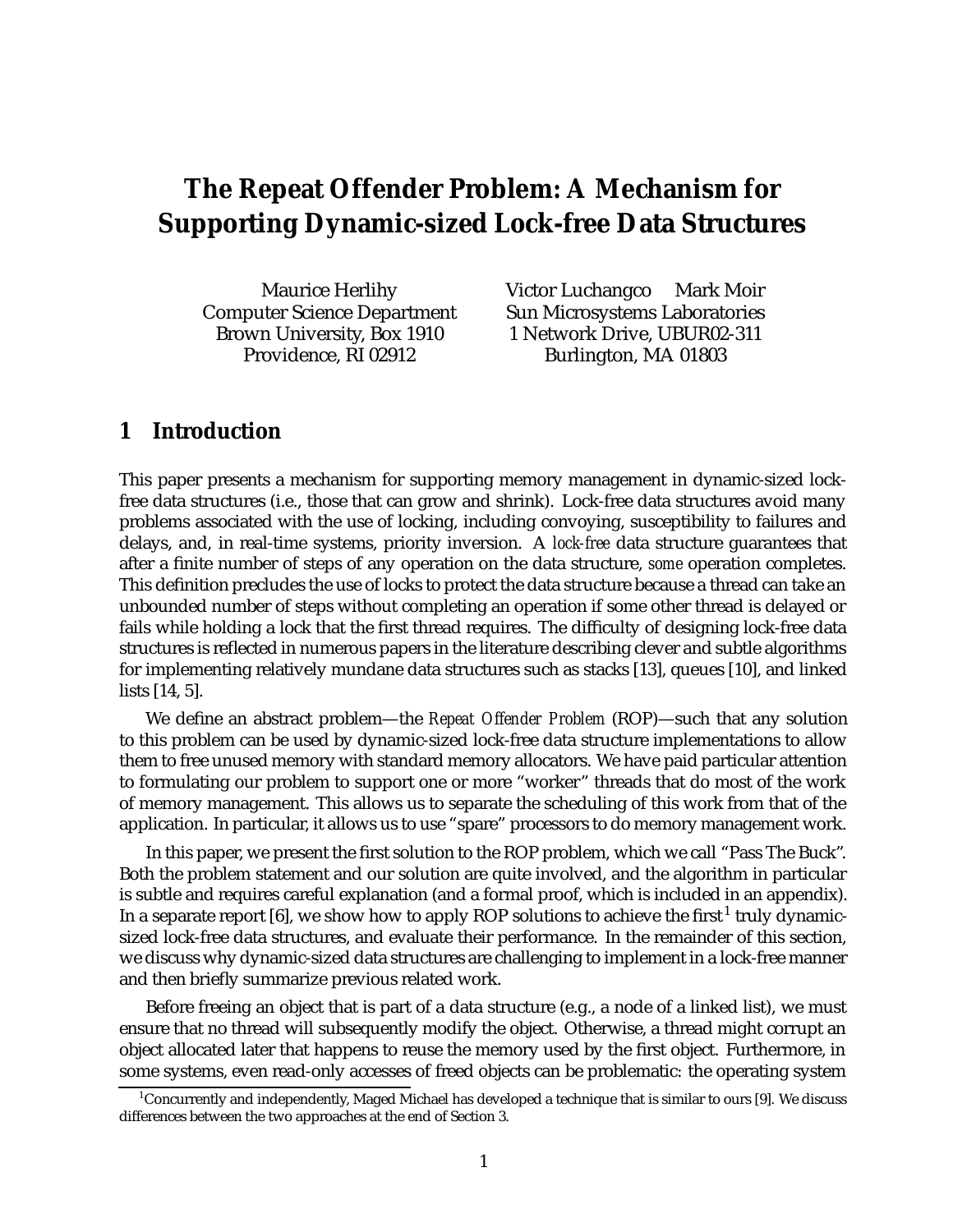may remove the page containing the object from the thread's address space, causing a subsequent access to crash the program because the address is no longer valid [13].

The use of locks makes it relatively easy to ensure that freed objects are not subsequently accessed because we can prevent access by other threads to (parts of) the data structure while removing objects from it. In contrast, without locks, multiple operations may access the data structure concurrently, and a thread cannot determine whether other threads are already committed to accessing the object that it wishes to free (this can only be ascertained by inspecting the stacks and registers of other threads). This is the root of the problem that our work aims to address.

Below we discuss various previous approaches for dealing with the problem described above.<sup>2</sup> One easy approach is to use garbage collection (GC). GC ensures that an object is not freed while any pointer to it exists, so threads cannot access objects after they are freed. This approach is especially attractive because recent experience (e.g., [2]) shows that GC significantly simplifies the design of dynamic-sized lock-free data structures. However, GC is not available in all languages and environments, and in particular, we cannot rely on GC to implement GC.

Another common approach is to augment values in objects with version numbers or tags, and to access such values only through the use of compare-and-swap (CAS), such that if a CAS executes on an object after it has been deallocated, the value of the version number or tag will ensure that the CAS fails [13, 11, 12]. In this case, the version number or tag value must be carried with the object through deallocation and reallocation. A common approach for achieving this is to maintain explicit "freelists", which contain objects that are not currently in use [13, 11]. (In the remainder of the paper, we refer to freelists as "object pools" in order to avoid confusing "freeing" an object—by which we mean returning it to the memory allocator through the **free** library routine—with placing an object on a freelist.) In this approach, rather than freeing objects to the memory allocator when they are no longer required, we place them in an object pool from which new objects of the same type can be allocated later. An important disadvantage of this approach is that data structures implemented this way are not truly dynamic-sized: after they have grown large and subsequently shrunk, the object pool contains many objects that cannot be reused for other purposes, cannot be coalesced, etc. In [6], we show how to eliminate the need for object pools from Michael and Scott's lock-free FIFO queue implementation using the results presented here. There are also various performance-related *advantages* to using object pools, rather than always allocating from and freeing to the memory allocator. We therefore also show in [6] how to construct object pools whose elements can be freed to the memory allocator. Thus, we show how to eliminate the major disadvantage of previous object pool approaches without sacrificing their advantages. We also present performance results in [6] that show that the overhead of making these data structures dynamic-sized is negligible in the absence of contention, and low in all cases. We believe these are the first dynamic-sized lock-free data structures that can continue to reclaim memory even after threads fail.

Valois [14] proposed another approach, in which the memory allocator maintains reference counts for objects to determine when they can be freed. Valois's approach allows the reference count of an object to be accessed even after the object has been released to the memory allocator. This behaviour restricts what the memory allocator can do with released objects. For example, the released objects cannot be coalesced. Thus, the disadvantages of maintaining explicit object pools are shared by Valois's approach. Furthermore, application designers sometimes need to switch between different memory allocation implementations for performance or other reasons. Valois's

<sup>2</sup> These approaches are all forms of *type stable memory* (TSM), defined by Greenwald [4] as follows: "TSM [provides] a guarantee that an object O of type T remains type T as long as a pointer to O exists."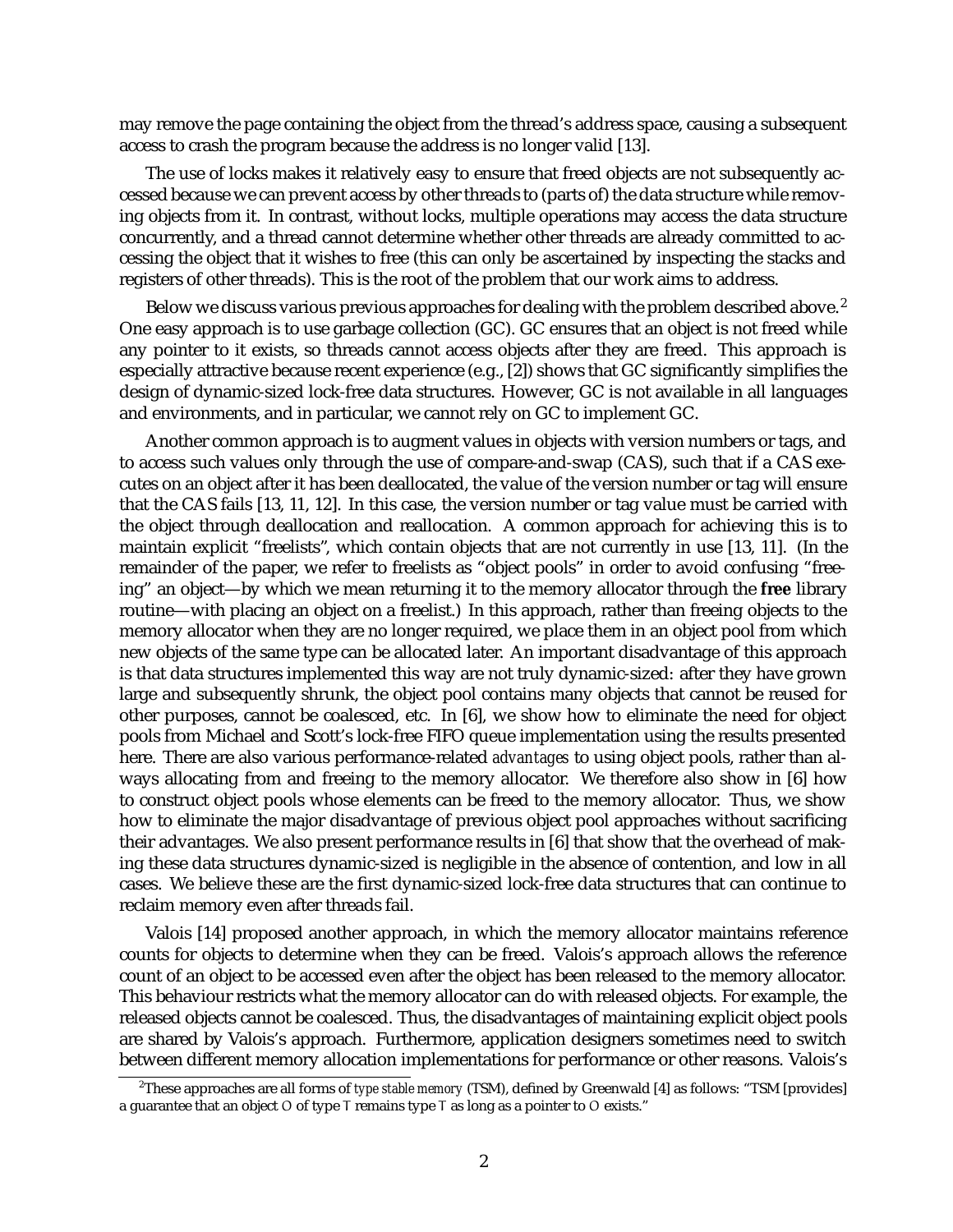approach requires the memory allocator to support certain nonstandard functionality, and therefore restricts this possibility. Finally, the space overhead for per-object reference counts may be prohibitive. (In [3], we proposed a similar approach that does allow memory allocators to be interchanged, but depends on double compare-and-swap (DCAS), which is not widely supported.)

Our goal is to provide support for the design of dynamic-sized lock-free data structures that can free objects to the memory allocator through standard interfaces (so memory allocators can be switched with ease), and can ensure that freed objects are not subsequently accessed (so it is safe for the memory allocator to unmap pages containing previously freed objects).

Interestingly, the previous work that comes closest to meeting this goal predates the work discussed above by almost a decade. Treiber [13] proposes a technique called *obligation passing*. <sup>3</sup> The instance of this technique for which Treiber presents specific details is in the implementation of a lock-free linked list supporting search, insert, and delete operations. This implementation allows freed nodes to be returned to the memory allocator through standard interfaces and without requiring any special functionality of the memory allocator. However, it employs a "use counter" such that memory is reclaimed only by the "last" thread to access the linked list in any period. As a result, this implementation can be prevented from ever recovering any memory by a failed thread (which defeats one of the main purposes of using lock-free implementations). Another disadvantage of this implementation is that the obligation passing code is bundled together with the linked-list maintenance code (all of which is presented in assembly code). Because it is not clear what aspects of the linked-list code the obligation passing code depends on, it is difficult to apply this technique to other situations.

The remainder of this paper is structured as follows. In Section 2, we define ROP, and discuss some of the issues and trade-offs we faced in specifying the problem. In Section 3, we present the Pass The Buck algorithm. Concluding remarks appear in Section 4. A formal correctness proof for the Pass The Buck algorithm is presented in an appendix.

## **2 The Repeat Offender Problem**

In this section, we specify the *Repeat Offender Problem* (ROP). We consider a set of *values*, each of which can be free, injail, or escaping. Initially, all values are free. We further consider a set of *application clients* that interact with an ROP solution as described below. An application-dependent external Arrest action can cause a free value to become injail at any time. A client can help injail values to begin escaping, which causes them to become escaping. Values that are escaping can finish escaping and become free again. Clients can use values, but must never use a value that is free. A client can attempt to prevent a value v from escaping while it is being used by "posting a guard" on  $\nu$ . However, if the guard is posted too late, it may fail to prevent  $\nu$  from escaping. Thus, in order to safely use  $v$ , a client first posts a guard on  $v$ , and then checks to see if  $v$  is still injail.<sup>4</sup><br>If so, then an ROB solution is required to ensure that  $v$  does not escape before the quard is stood. If so, then an ROP solution is required to ensure that  $\nu$  does not escape before the guard is stood down or posted elsewhere.

Our motivation is to use ROP solutions to allow threads (clients) to avoid dereferencing (using)

 $^3$ We named our technique "Pass The Buck" before we were aware of Treiber's work on obligation passing [13], which indicates the similarity of the underlying philosophies of our approaches, although the details are quite different.

<sup>&</sup>lt;sup>4</sup>In some cases, it is possible for a client p to determine independently of ROP that a value it wants to use will<br>asin inial until a uses the value. In this case, a can use the value without posting a guard on it. An ex remain injail until p uses the value. In this case, p can use the value without posting a guard on it. An example of such an optimization is presented in [6].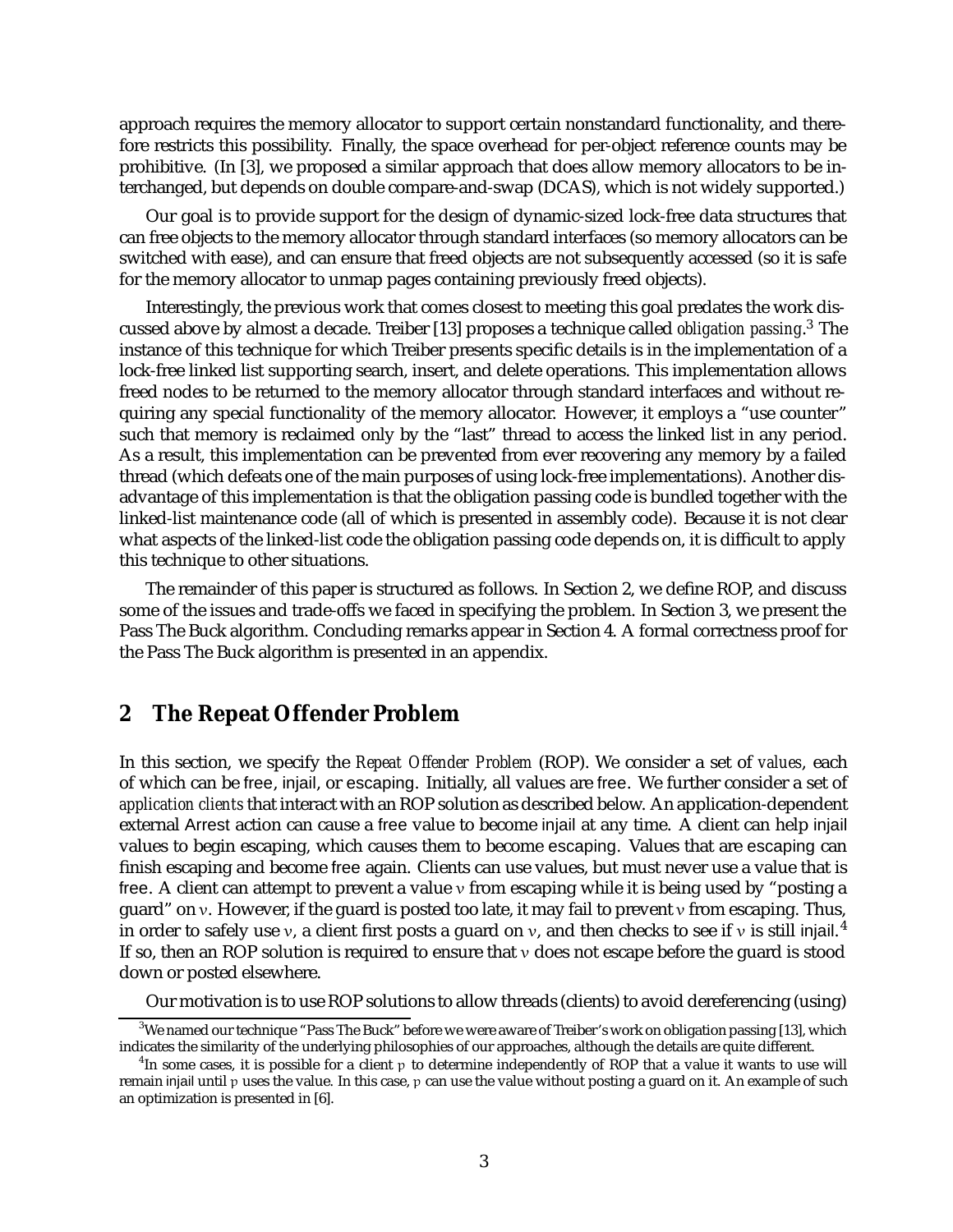

Figure 1: Transition diagram for value v.

a pointer (value) to an object that has been freed. In this context, an injail pointer is one that has been allocated (arrested) since it was last freed, and can therefore be used.

To support these interactions, ROP solutions provide the following procedures. A thread *posts* a guard g on a value v by invoking PostGuard $(q, v)$ ; this removes the guard from any value it previously guarded. (A special **null** value is used to *stand down* the guard, that is, to remove the guard from the previously guarded value without posting the guard on a new value). A thread helps a set of values S to *begin escaping* by invoking Liberate(S); the application must ensure that each value in S is injail before this call, and the call causes each value to become escaping. The Liberate procedure returns a (possibly different) set of escaping values causing them to be *liberated* (each of these values becomes free on the return of this procedure). These transitions are summarized in Figure 1. Finally, a thread can check whether a value  $\nu$  is injail by invoking IslnJail(v); if this invocation returns *true*, then v was injail at some point during the invocation<sup>5</sup> (the converse is not necessarily true, as explained later). An ROP solution does not implement the functionality of the Arrest action—this is application-specific—but ROP must be aware of arrests to know when a free value becomes injail.

If a guard g is posted on a value v, and v is injail at some time t after g is posted on v and before g is subsequently stood down or reposted on a different value, then we say that g *traps* v from time t until g is stood down or reposted. The operational specification of the main correctness condition for ROP is that it does not allow a value to escape (i.e., become free) while it is trapped.

The above description of ROP omitted some important but mundane details. We now discuss these details and then present a formal specification of ROP that includes them. First, we did not describe how clients choose guards to post on values. In some applications (an example is presented in [6]), it is necessary for one client to guard multiple values at the same time, so simply having one guard per client is not sufficient. We therefore allow clients to *hire* and *fire* guards. Guards are hired by invoking the HireGuard procedure and are fired by invoking the FireGuard procedure. A client may not post, stand down or fire a guard that it does not currently employ. An ROP solution is required to ensure that a guard is never simultaneously employed by multiple clients.

The above description should be sufficient for a basic understanding of ROP; a precise formulation of ROP is given by the I/O automaton shown in Figure 2, explained below. (See [8] for details of the I/O automata model.) We begin by adopting some notational conventions.

**Notational conventions:** Unless otherwise specified, p and q denote clients (threads) from P, the set of all clients (threads); g denotes a guard from G, the set of all guards; v denotes a value from V, the set of all values, and S and T denote sets of values (i.e., subsets of V). We assume that V

<sup>&</sup>lt;sup>5</sup>Our formal specification requires this point to coincide with the response of the IsInJail(v) operation. Technically, should have a senarate internal action that observes the status of y. However, because in practice c we should have a separate internal action that observes the status of v. However, because in practice clients cannot determine the point at which the response action occurred, and therefore cannot distinguish between implementations that meet these two specifications, we did not bother with this technicality.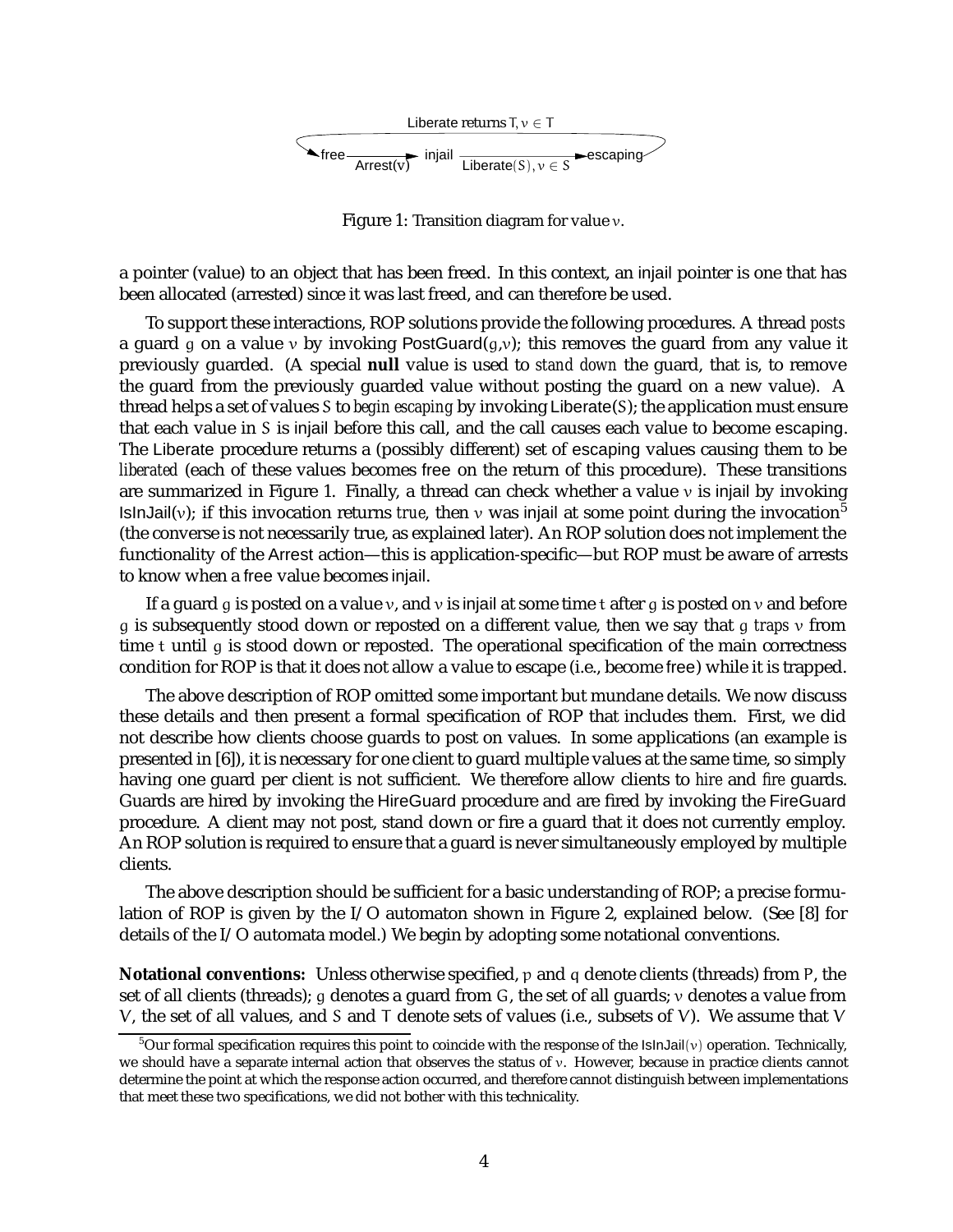#### **actions**

| Environment                                                                      | ROP output                                               |
|----------------------------------------------------------------------------------|----------------------------------------------------------|
| $\text{HireInv}_{p}()$                                                           | HireResp <sub>p</sub> (g)                                |
| $\mathsf{FireInv}_{p}(g)$                                                        | $FireResp_p()$                                           |
| Postlnv <sub>p</sub> $(g, v)$                                                    | $PostResp_p()$                                           |
| IslnJaillnv <sub>p</sub> $(v)$                                                   | $\textsf{IsInJailResp}_p(b)$                             |
| Liberateln $v_p(S)$                                                              | LiberateResp <sub>p</sub> $(S)$                          |
| Arrest( $v$ )                                                                    |                                                          |
| transitions                                                                      |                                                          |
| $\text{HireInv}_{p}()$                                                           |                                                          |
| Pre: $pc_p =$ idle                                                               |                                                          |
| Eff: $pc_p \leftarrow$ hire                                                      |                                                          |
| $FireInv_{p}(g)$                                                                 |                                                          |
| Pre: $pc_p =$ idle                                                               |                                                          |
| $g\in\textit{guards}_{\textit{p}}$                                               |                                                          |
| $post[g] = null$                                                                 |                                                          |
| Eff: $pc_p \leftarrow$ fire                                                      |                                                          |
|                                                                                  | $\mathbf{guards_p} \leftarrow \mathbf{guards_p} - \{g\}$ |
| Postlnv <sub>p</sub> $(g, v)$                                                    |                                                          |
| Pre: $pc_p =$ idle                                                               |                                                          |
| $g \in \text{guards}_p$                                                          |                                                          |
| Eff: $pc_p \leftarrow post(g, v)$                                                |                                                          |
| $post[g] \leftarrow null$                                                        |                                                          |
| <i>trapping</i> [g] $\leftarrow$ false                                           |                                                          |
| IslnJaillnv <sub>p</sub> $(v)$                                                   |                                                          |
| Pre: $pc_p =$ idle                                                               |                                                          |
| Eff: $pc_p \leftarrow \text{injail}(v)$                                          |                                                          |
| LiberateIn $v_p(S)$                                                              |                                                          |
| Pre: $pc_p =$ idle                                                               |                                                          |
| for all $v \in S$ ,                                                              |                                                          |
|                                                                                  | $v \neq \textbf{null}$ and status[v] = injail            |
| Eff: $pc_{p} \leftarrow$ liberate                                                |                                                          |
|                                                                                  | $numescaping \leftarrow numescaping +  S $               |
|                                                                                  | for all $v \in S$ , status[v] $\leftarrow$ escaping      |
| Arrest(v)                                                                        |                                                          |
| $\mathbf{p}_{\mathbf{r}\alpha}$ etatuen $\mathbf{r} = \mathbf{r}_{\alpha\alpha}$ |                                                          |

Pre:  $status[v] = free$ <br> $v \neq null$  $v \neq \textbf{null}$ Eff: *status*[v] <sup>←</sup> injail for all g such that  $post[g] = v$ , *trapping*[g] <sup>←</sup> true

## **state variables** For each client  $p \in P$ :  $pc_p$ : {idle, hire, fire, post(g, v), injail(v), liberate} **init** idle *guards*p: set of guards **init** empty For each value  $v \in V$ : *status*[v]: {injail, escaping, free} **init** free For each guard  $g \in G$ : *post*[g] : V **init null**; *trapping*[g] : **bool init** false; *numescaping*: **int init** 0 HireResp<sub>p</sub> $(g)$ Pre:  $pc_p =$  hire  $g \in G$  $g \notin \bigcup_{q} \mathit{guards}_q$ Eff:  $pc_p \leftarrow$  idle  $\mathbf{g}$ *uards*<sub>p</sub>  $\cup$  {g}  $FireResp<sub>p</sub>()$ Pre:  $pc_p =$  fire Eff:  $pc_p \leftarrow$  idle PostResp<sub>p</sub>() Pre: for some  $g, v, pc_p = \text{post}(g, v)$

Eff:  $pc_p \leftarrow$  idle  $post[q] \leftarrow v$  $trapping[g] \leftarrow (status[v] = injail)$ IsInJailRespp(b) Pre: for some  $v$ ,  $pc_p = \text{injail}(v)$  $b \Rightarrow (status[v] = injail)$ Eff:  $pc_{p} \leftarrow$  idle Liberate $\mathsf{Resp}_p(S)$ Pre:  $pc_p$  = liberate for all  $v \in S$ , *status*[v] = escaping and for all  $g \in \bigcup_{q} \mathit{guards}_q$ ,<br>(post[a]  $\neq y$  or  $\exists$  trapping *(post* $[g]  $\neq$  v or  $\neg$ *trapping*[g])$ Eff:  $pc_p \leftarrow$  idle

```
numescaping ← numescaping − |S|
for all v \in S, status[v] \leftarrow free
```
Figure 2: I/O Automaton specifying the Repeat Offender Problem.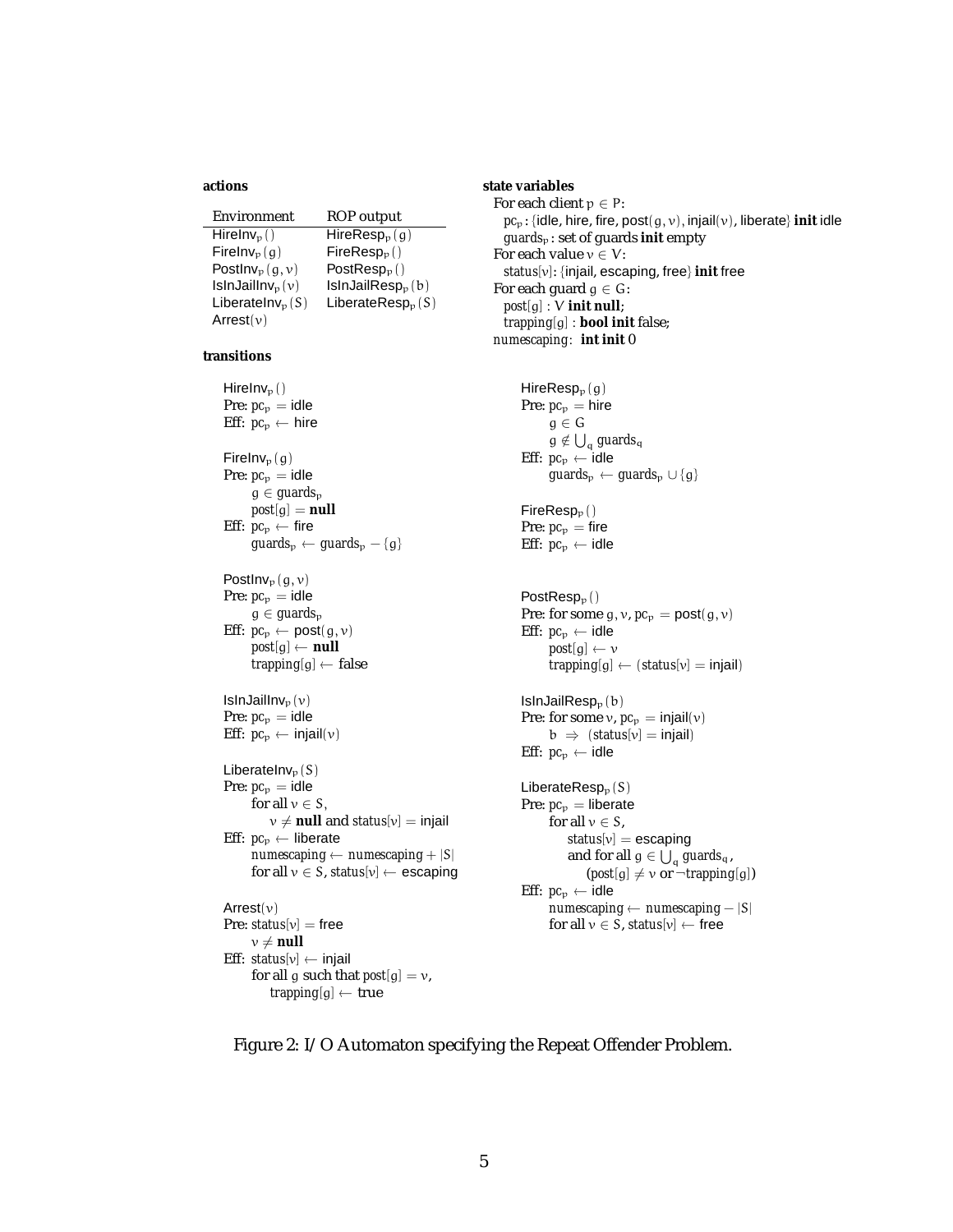contains a special **null** value that is never used, arrested or liberated.

 $\Box$ 

The automaton consists of a set of environment actions and a set of ROP output actions. Each action consists of a *precondition* for performing the action and the *effect* on state variables of performing the action. Most environment actions are invocations of ROP operations and are paired with corresponding ROP output actions that represent the system's response to the invocations. In particular, the Postlnv<sub>p</sub>(g, v) action models client p invoking PostGuard(g,v), and the PostResp<sub>p</sub>() action models the completion of this procedure. The HireInv<sub>p</sub>() action models client p invoking HireGuard(), and the corresponding HireResp<sub>p</sub>(g) action models the system assigning guard g to p. The FireInv<sub>p</sub>(g) action models client p calling FireGuard(g), and the FireResp<sub>p</sub>() action models the completion of this procedure. The Liberatelnv<sub>p</sub>(S) action models client p calling Liberate(S) to help the values in S begin escaping, and the LiberateResp<sub>p</sub> $(T)$  action models the completion of this procedure with a set of values T that have finished escaping. Finally, the Arrest(v) action models the environment arresting value v.

The state variable *status*[v] records the current status of value v, which can be free, injail, or escaping. Transitions between the status values are caused by calls to and returns from ROP procedures, as well as by the application-specific Arrest action, as described above. The *post* variable maps each guard to the value (if any) it currently guards. The  $pc<sub>p</sub>$  variable models control flow of client p, for example ensuring that p does not invoke a procedure before the previous invocation completes;  $pc<sub>p</sub>$  also encodes parameters passed to the corresponding procedures in some cases. The *guards*p variable represents the set of guards currently employed by client <sup>p</sup>. The *numescaping* variable is an auxiliary variable used to specify nontriviality properties, as discussed later. Finally, *trapping* maps each guard g to a boolean value that is *true* iff g has been posted on some value v and has not subsequently been reposted or stood down, and at some point since the guard was posted on v, v has been injail (i.e., it captures the notion of guard g trapping the value on which it has been posted). This is used by the LiberateResp action to determine whether  $\nu$  can be returned. (Recall that a value should not be returned if it is trapped.)

Preconditions on the invocation actions specify assumptions about the circumstances under which the application invokes the corresponding ROP procedures. Most of these preconditions are mundane well-formedness conditions such as the requirement that a client posts only guards that it currently employs. The precondition for LiberateInv captures the assumption that the application passes only injail values to Liberate, and the precondition for the Arrest action captures the assumption that only free values are arrested. The application designer must determine how these guarantees are made.

Preconditions on the response actions specify the circumstances under which the ROP procedures can return. Again, most of these preconditions are quite mundane and straightforward. The interesting case is the precondition of LiberateResp, which states that Liberate can return a value only if it has been passed to (some invocation of) Liberate, it has not subsequently been returned by (any invocation of) Liberate, and no guard g has been continually guarding the value since it was last injail (recall that this is captured by *trapping*[g]).

### **Desirable properties**

As specified so far, an ROP solution in which Liberate always returns the empty set, or simply does not terminate, is correct. Clearly, in contexts such as that motivating our work, such solutions are unacceptable: each escaping value represents a resource that will be reclaimed only when the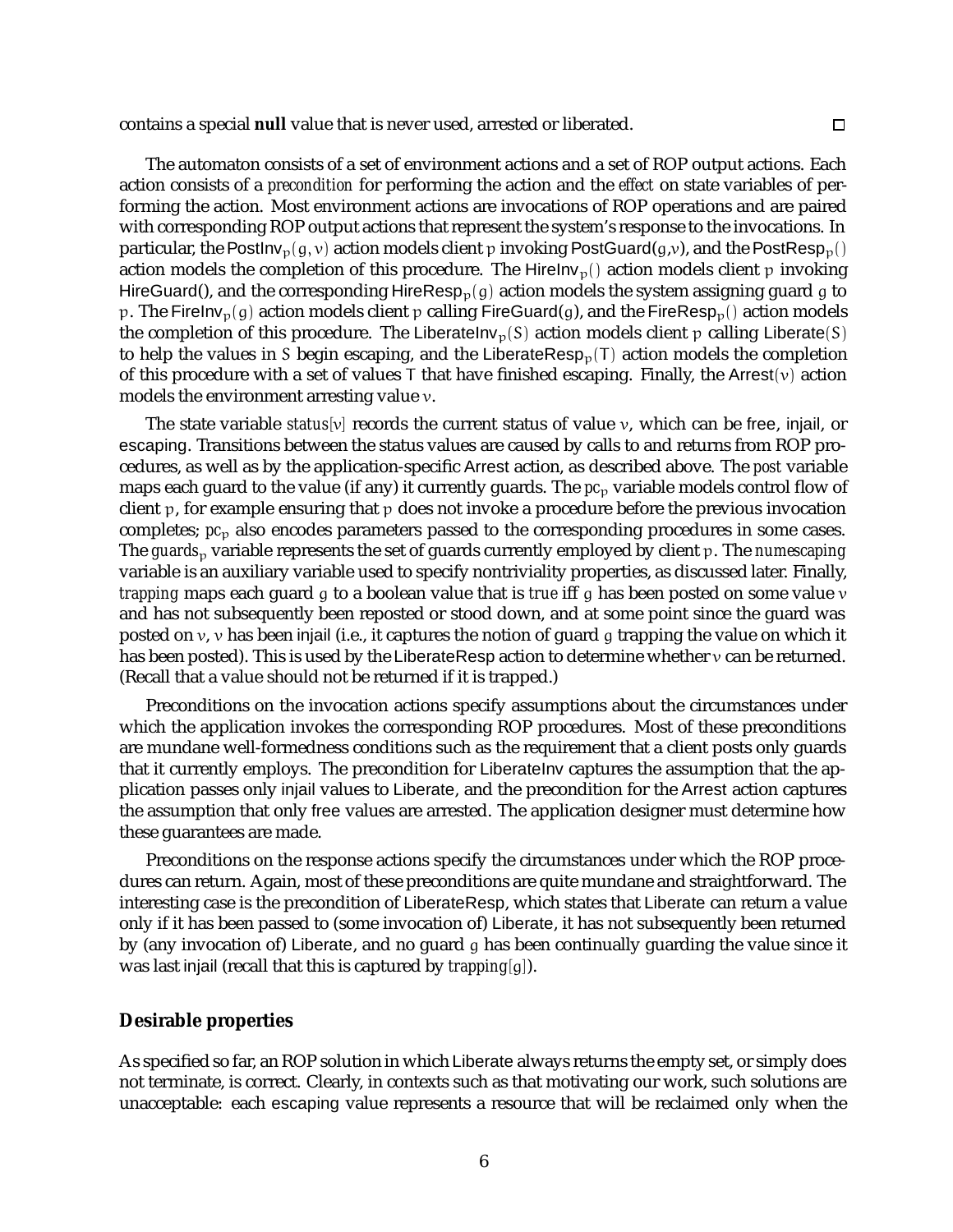value is liberated (returned by some invocation of Liberate). One might be tempted to specify that every value passed to a Liberate operation is eventually returned by some Liberate operation. However, without special operating system support, it is not possible to guarantee such a strong property in the face of failing threads. We do not attempt here to specify the "correct" nontriviality condition, as we do not want to unduly limit the range of solutions. Instead, we discuss some properties that might be useful in specifying nontriviality properties for proposed solutions.

The state variable *numescaping* counts the number of values that are currently escaping (i.e., that have been passed to some invocation of Liberate and have not subsequently been returned from any invocation of Liberate). If we require a solution to ensure that *numescaping* is bounded by some function of application-specific quantities, we exclude the trivial solution in which Liberate always returns the empty set. However, because this bound necessarily depends on the number of concurrent Liberate operations and the number of values with which each Liberate operation is invoked, it does not exclude the solution in which Liberate never returns.

A combination of a boundedness requirement and some form of progress requirement on Liberate operations seems to be the most appropriate way to specify the nontriviality requirement. We later prove that the Pass The Buck algorithm provides a bound on *numescaping* that depends on the number of concurrent Liberate operations. Because the bound (necessarily) depends on the number of concurrent Liberate operations, if an unbounded number of threads fail while executing Liberate, then an unbounded number of values can be escaping. We emphasize, however, that our implementation does *not* allow failed threads to prevent values from being freed in the future, as Treiber's approach does [13].

Our Pass The Buck algorithm has two more desirable properties. First, the Liberate operation is wait-free (that is, it completes after a bounded number of steps, regardless of the timing behaviour of other threads). This is useful because it allows us to calculate an upper bound on the amount of time Liberate will take to execute, which is useful in determining how to schedule Liberate work.

Finally, our algorithm has a property we call *value progress*. Roughly, this property guarantees that, unless a thread fails, a value does not remain escaping forever provided Liberate is invoked "enough" times.

### **Modular decomposition**

A key contribution of this paper is the insight that an effective way to solve ROP in practice is to separate the implementation of the IsInJail operation from the others. The reason is that, in our experience using ROP solutions to implement dynamic-sized lock-free data structures [6], values are used in a manner that allows threads to efficiently determine whether a value is injail *with sufficient accuracy for the particular application*. As a concrete example, when values represent pointers to objects that are part of a concurrent data structure, these values become injail (allocated) before the objects they refer to become part of the data structure, and are removed from the data structure before being passed to Liberate. Thus, simply observing that an object is still part of a data structure is sufficient to conclude that a pointer to it is injail.

Because we intend ROP solutions to be used with application-specific implementations of the IsInJail operation, the specification of this operation is somewhat weak: an implementation of IsInJail that always returns *false* meets the specification. However, this implementation would be useless, usually because it would not guarantee the required progress properties of the application that uses it. Because the circumstances under which IsInJail can and should return *true*¡ depend on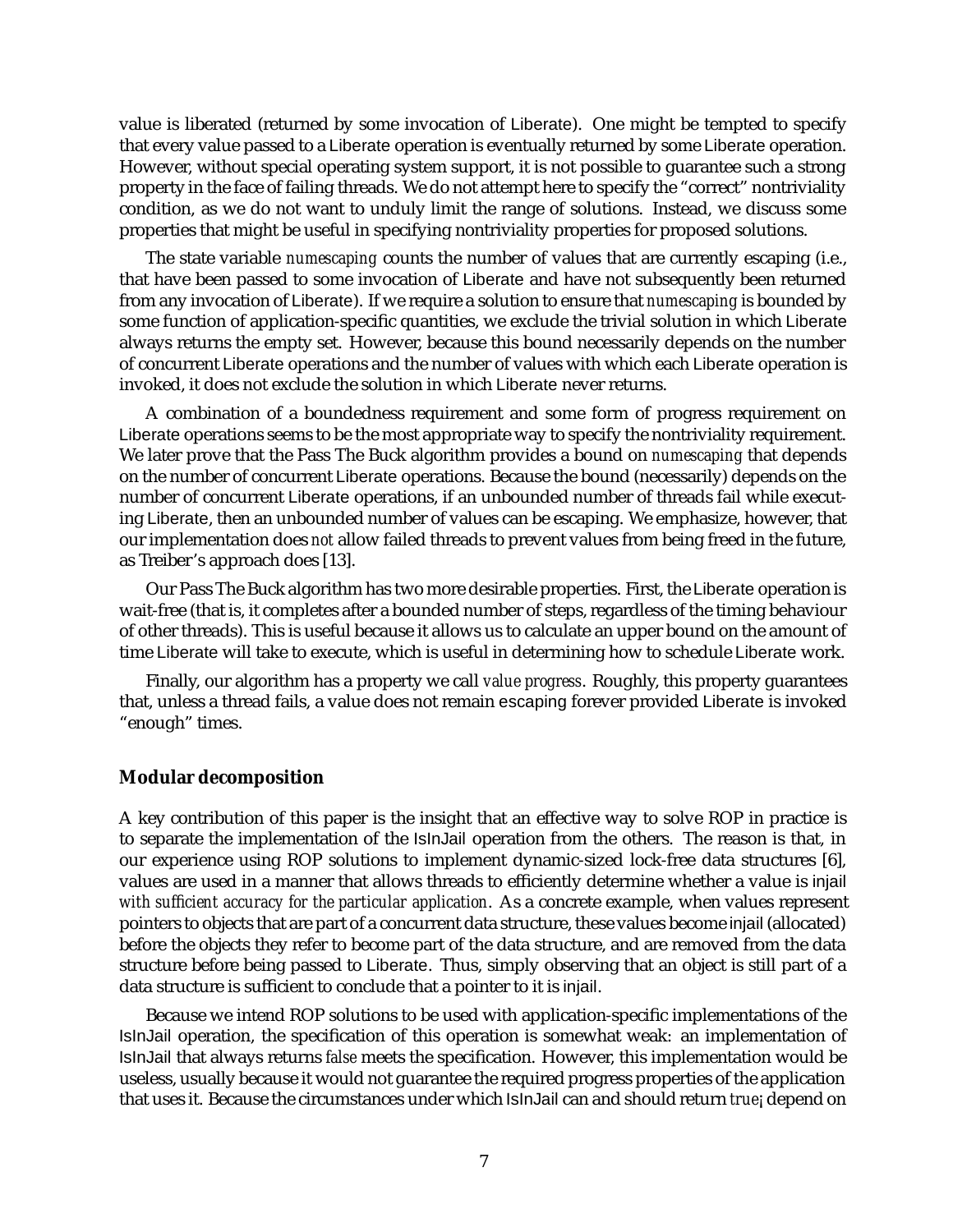the application, we retain the weak specification of IsInJail, and leave it to application designers to provide implementations of IsInJail that are sufficiently strong for their applications. (Note that an integrated, application-independent implementation of this operation, while possible, would be expensive: it would have to monitor and synchronize with all actions that potentially affect the status of each value.)

This proposed modular decomposition suggests the following methodology for implementing dynamic-sized lock-free objects: Use an "off-the-shelf" implementation of an ROP solution for the HireGuard, FireGuard, PostGuard, and Liberate operations, and then exploit specific knowledge of the application to design an optimized implementation of IsInJail. More precisely, we decompose the ROP I/O automaton into two component automata: the *ROPlite* automaton, and the *InJail* automaton. *ROPlite* has the same environment and output actions as ROP, except for IsInJailInv and IsInJailResp. *InJail* has input action IsInJailInv and output action IsInJailResp. In addition, the *InJail* automaton "eavesdrops" on *ROPlite*: all environment and output actions of *ROPlite* are input actions of *InJail* (though in many cases the implementation of the *InJail* automata will ignore these inputs because it can determine whether a value is injail without them, as discussed above).

We present our Pass The Buck algorithm, which implements *ROPlite* in a simple and practical way, in Section 3.

### **Issues and tradeoffs in specifying ROP**

We could have rolled the functionality of hiring and firing guards into the PostGuard operation. We kept this functionality separate in order to allow implementations to make the PostGuard operation as efficient as possible, as this is the most common operation. This separation allows the implementation more flexibility in how it manages resources associated with guards because the cost of hiring and firing guards can be amortized over many PostGuard operations.

In some applications, it may be desirable to be able to quickly "mark" a value for liberation, without doing any of the work of liberating the value. (Consider, for example, an interactive system in which user threads should not execute relatively high-overhead "administrative" work such as liberating values, but additional processor(s) may be available to perform such work.) We did not model such an operation, as it is straightforward to communicate such values to a worker thread that invokes Liberate—the ROP solution does not need to know anything about this.

## **3 One Solution: Pass The Buck**

In this section, we describe one ROP solution. Our primary goal when designing this solution was to minimize the performance penalty to the application when no values are being liberated. That is, the PostGuard operation should be implemented as efficiently as possible, perhaps at the cost of a more expensive Liberate operation. Such solutions are desirable for at least two reasons. First, PostGuard is necessarily invoked by the application, so its performance always impacts application performance. On the other hand, Liberate work can be done by a spare processor, or by a background thread, so that it does not directly impact application performance. Second, solutions that optimize PostGuard performance are desirable for scenarios in which values are liberated infrequently, but we must retain the ability to liberate them. An example is the implementation of a dynamic-sized data structure that uses an object pool to avoid allocating and freeing objects under "normal" circumstances but can free elements of the object pool when it grows too large.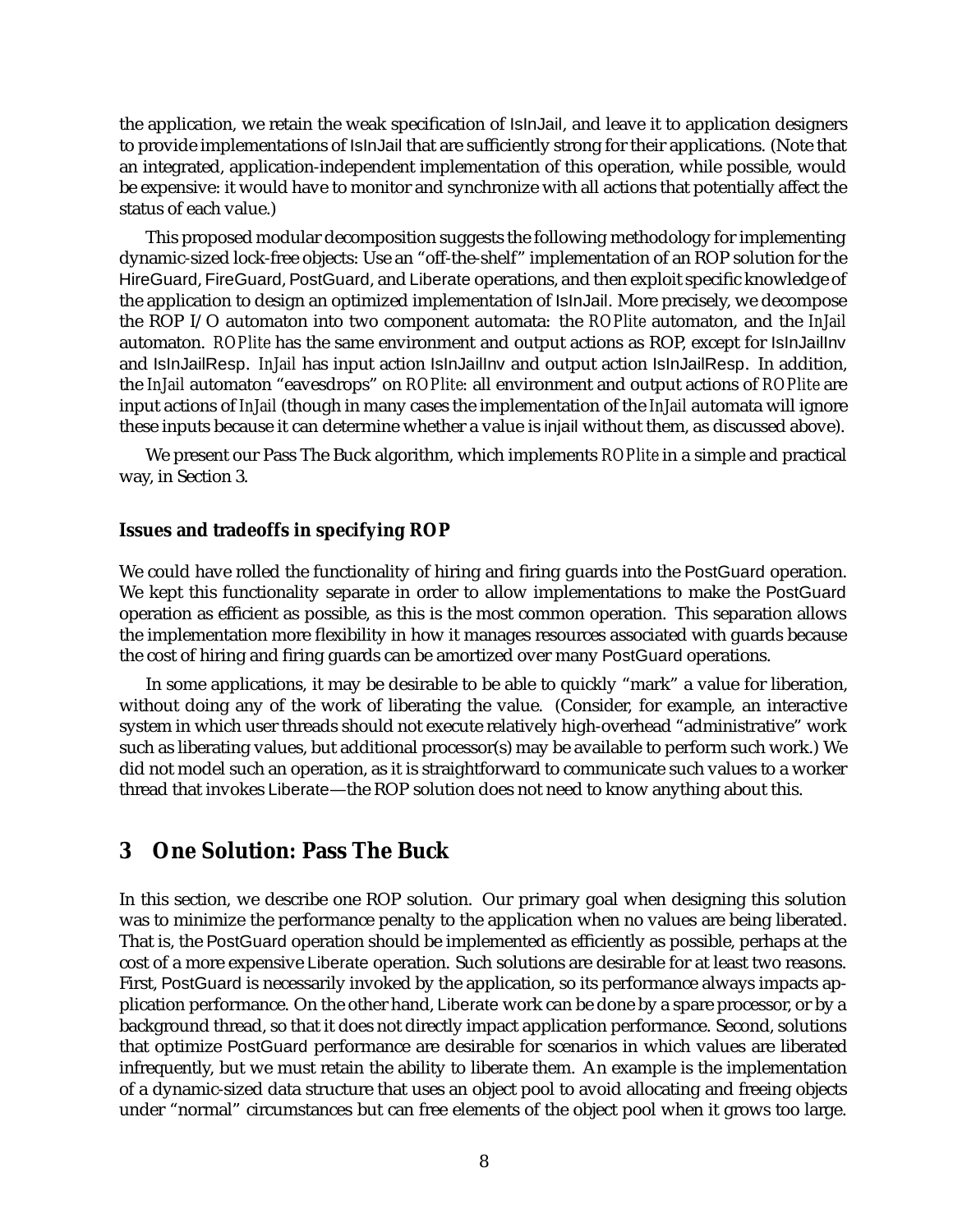```
struct { value val; int ver } HO t
    // HO t fits into CAS-able location
constant MG: max. number of guards
shared variable
 GUARDS: array[0..MG-1] of bool init false;
 MAXG: int init 0;
 POST: array[0..MG-1] of value init null;
 HNDOFF: array[0..MG-1] of HO<sub>\pm</sub> init \langle null, 0 \rangle;
int HireGuard() {
1 int i = 0, max;
2 while (!CAS(&GUARDS[i],false,true))
3 i++;
4 while ((max = MAXG) < i)<br>5 CAS(&MAXG, max, i);CAS(&MAXG,max,i);
6 return i;
}
void FireGuard(int i) {
7 GUARDS[i] = false;
8 return
}
void PostGuard(int i, value v) {
9 \text{POST}[i] = v;
10 return
}
                                                                   value set Liberate(value set vs) {
                                                                   11 int i = 0:
                                                                   12 while (i \leq MAXG) {<br>13 int attempts = 0:
                                                                         int attempts = 0;
                                                                   14 HO t h = HNDOFF[i];
                                                                   15 value v = POST[i];
                                                                   16 if (v != null && vs→search(v)) {<br>17 while (true) {
                                                                            while (true) {
                                                                   18 if (CAS(& HNDOFF[i], h, \langle v, h.ver+1 \rangle)) {
                                                                   19 vs \rightarrow delete(v);<br>20 if (h.val != nu)
                                                                   20 if (h.val != null) vs\rightarrowinsert(h.val);<br>21 break:
                                                                                 break;
                                                                               }
                                                                   22 attempts++;
                                                                   23 if (attempts == 3) break;
                                                                   24 h = HNDOFF[i];<br>25 if (attempts == 2)
                                                                   25 if (attempts == 2 && h.val != null) break;<br>26 if (v != POST[i]) break:
                                                                              if (v := POST[i]) break;
                                                                            }
                                                                   27 } else {
                                                                   28 if (h.val != null && h.val != v)
                                                                   29 if (CAS(&HNDOFF[i], h, \langle null, h.ver+1 \rangle))30 vs \rightarrow insert(h.val);}
                                                                   31 i++;
                                                                       }
                                                                   32 return vs;
                                                                   }
```
Figure 3: Code for Pass The Buck.

In this case, no liberating is necessary while the size of the data structure is relatively stable. With this goal in mind, we describe our Pass The Buck algorithm below, after some preliminaries.

**Preliminaries:** Our algorithm is presented in a C/C++-like pseudocode style, and should be self-explanatory. For convenience, we assume a shared-memory multiprocessor with sequentially consistent memory  $[7]$ .<sup>6</sup> We further assume that the multiprocessor supports a compare-and-swap (CAS) instruction that accepts three parameters: an *address*, an *expected* value, and a *new* value. The CAS instruction atomically compares the contents of the address to the expected value, and, if they are equal, stores the new value at the address and returns *true*. If the comparison fails, no changes are made to memory, and the CAS instruction returns *false*.  $\Box$ 

The Pass The Buck algorithm is shown in Figure 3. The GUARDS array is used to allocate guards to threads. Here we assume a bound MG on the number of guards simultaneously employed; it is straightforward to remove this restriction. The POST array consists of one location per guard, which holds the value the guard is currently assigned to guard if one exists, and **null** otherwise. The HNDOFF array is used by Liberate to "hand off" responsibility for a value to a later Liberate operation if the value cannot be liberated immediately because it has been trapped by a guard.

The HireGuard and FireGuard procedures essentially implement long-lived renaming; we use

 $6$ We have implemented our algorithms for SPARC $\circledast$ -based machines providing only TSO (Total Store Ordering) [15]—a memory model that is slightly weaker than sequential consistency—which required additional memory barrier instructions to be included in places.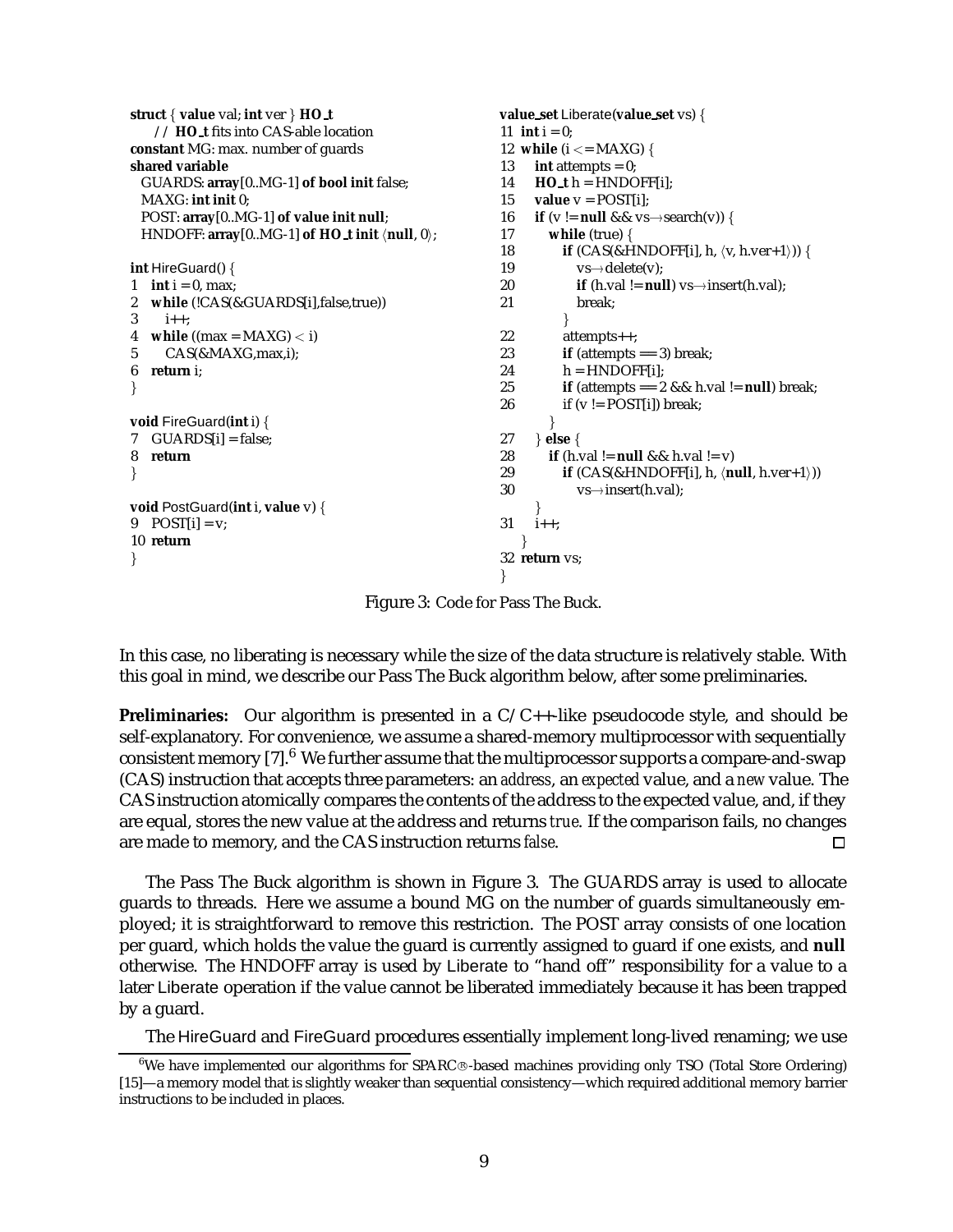the renaming algorithm presented in [1]. Specifically, for each guard g, we maintain an entry GUARDS[g], which is initially *false*. Thread p hires guard g by atomically changing GUARDS[g] from *false* (unemployed) to *true* (employed); p attempts this with each guard in turn until it succeeds (lines 2 and 3). The FireGuard procedure simply sets the guard back to *false* (line 7). The HireGuard procedure also maintains the shared variable MAXG, which is used by the Liberate procedure to determine how many guards to consider. Liberate considers every guard for which a HireGuard operation has completed. Therefore, it suffices to have each HireGuard operation ensure that MAXG is at least the index of the guard returned. This is achieved with the simple loop at lines 4 and 5.

PostGuard is implemented as a single store of the value to be guarded in the specified guard's POST entry (line 9), in accordance with our goal of making PostGuard as efficient as possible.

The most interesting part of the Pass The Buck algorithm lies in the Liberate procedure. Recall that Liberate should return a set of values that have been passed to Liberate and have not since been returned by Liberate (i.e., escaping values), subject to the constraint that Liberate cannot return a value that has been continuously guarded by the same guard since some point when it was injail (i.e., Liberate must not return trapped values).

Because we want the Liberate operation to be wait-free, if some guard g is guarding a value  $\nu$  in the value set of some thread p executing Liberate, then p must either determine that g is not trapping  $\nu$  or remove  $\nu$  from  $\nu$ 's value set before returning that set. To avoid losing values, any value that p removes from its set must be stored somewhere so that, when the value is no longer trapped, another Liberate operation may pick it up and return it. The interesting details of the Pass The Buck algorithm concern how threads determine that a value is not trapped, and how they store values while keeping space overhead for stored values low. Below we explain the Liberate procedure in more detail, paying particular attention to these issues.

The loop at lines 12 through 31 iterates over all guards ever hired. For each guard, if p cannot determine for some value  $v$  in its set that  $v$  is not trapped, then  $p$  attempts to "hand off" that value (there can be at most one such value per guard). If  $p$  succeeds in doing so (line 18), it removes  $\nu$ from its set (line 19) and proceeds to the next guard (lines 21 and 31). Also, as explained in more detail below, p might simultaneously pick up a value handed off previously by another Liberate operation, in which case this value can be shown not to be trapped by that guard, so p adds this value to its set (line 20). If p fails to hand  $v$  off, then it retries. If it fails repeatedly, it can be shown that  $\nu$  is not trapped by that guard, so p can move on to the next guard without removing  $\nu$  from its set (lines 23 and 25). When p has examined all guards (see line 12), it can safely return any values remaining in its set (line 32).

We describe the processing of each guard in more detail below. First, however, we present a central property of the correctness proof of this algorithm, which will aid the presentation that follows; this lemma is quite easy to see from the code and the high-level description given thus far; it is formalized in Invariant 12 of the correctness proof given in the appendix.

**Single Location Lemma**: Each escaping value v is stored at a single guard or is in the value set of a single Liberate operation (but not both). Also, only escaping values are in any of these locations.

The processing of each guard g proceeds as follows: At lines 15 and 16, p determines whether the value currently guarded by g (if any)—call it  $v$ —is in its set. If so, p executes the loop at lines 17 through 26 in order to either determine that  $v$  is not trapped, or to remove  $v$  from its set. In order to avoid losing  $\nu$  in the latter case,  $\nu$  "hands off"  $\nu$  by storing it in the HNDOFF array.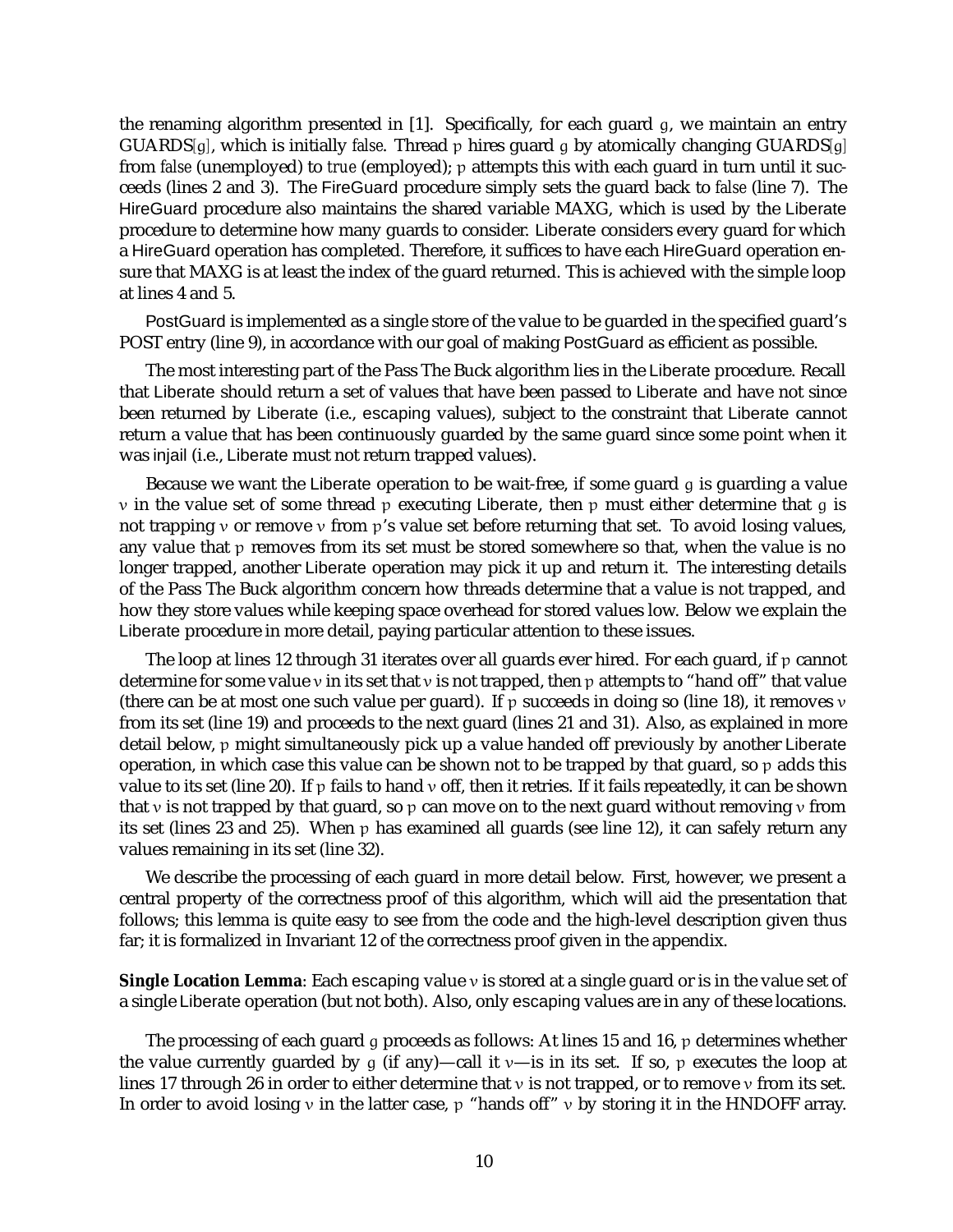(Each entry of this array consists of a value and a version number. The latter is incremented with each modification of the entry for reasons that will become clear later. As is usual with version numbers, we assume that enough bits are used for the version numbers that "wraparound" is impossible in practice; see [12] for discussion and justification.) Because there is at most one value that is potentially trapped by guard g at any time, a single location HNDOFF[g] for each guard g is sufficient. To see why, observe that if  $p$  needs to hand off  $\nu$  because it is guarded, then the value (if any)—call it w—previously stored in HNDOFF[g] is no longer guarded, so p can pick w up and add it to its set. (Because p attempts to hand off  $v$  only if  $v$  is in p's set, the Single Location Lemma implies that  $v \neq w$ .) While this explanation gives the basic idea of our algorithm, it is somewhat oversimplified, as there are various subtle race conditions that must be avoided. We explain how the algorithm deals with these race conditions in more detail below.

To hand  $\nu$  off, p uses a CAS operation to attempt to replace the value previously stored in HNDOFF[g] with  $\nu$  (line 18); this ensures that, upon success, p knows which value it replaced, so it can add that value to its set (line 20). We explain later why it is safe to do so. If the CAS fails due to a concurrent Liberate operation, then p rereads HNDOFF[g] (line 24) and loops around to retry the handoff. There are various conditions under which we break out of this loop and move on to the next guard. (Note in particular that the loop completes after at most three CAS attempts; see lines 13, 22, and 23. Thus our algorithm is wait-free.) We explain later why it is safe to stop trying to hand off v in each of these cases. Before doing so, we explain one more aspect of the algorithm.

As described so far, p picks up a value from HNDOFF[g] only if its value set contains a value that is guarded by guard g. Therefore, without some additional mechanism, it would be quite possible for a value to be stored in HNDOFF[g] and never be picked up from there. This would violate the *value progress* property discussed in Section 2. To avoid this problem, even if p does not need to remove a value from its set, it still picks up the previously handed off value (if any) by replacing it with **null** (see lines 28 through 30).

We now consider each of the ways p can break out of the loop at lines 17 through 26, and explain why it is safe to do so. We first consider the case in which p exits the loop due to a successful CAS at line 18. In this case, as described earlier,  $p$  removes  $\nu$  from its set (line 19), adds the previous value in  $HMDOFF[g]$  to its set (line 20), and moves on to the next guard (lines 21 and 31). An important part of understanding our algorithm is to understand why it is safe to take the previous value—call it w—of HNDOFF[g] to the next guard. The reason is that we read POST[g] (line 15 or 26) between reading HNDOFF[g] (line 14 or 24) and attempting the CAS at line 18. Because each modification to HNDOFF[g] increments its version number field, it follows that w was in HNDOFF[g] when p read POST[g]. Also, recall that  $w \neq v$  in this case. Therefore, when p read POST[g], w was not guarded by g. Furthermore, because w remained in HNDOFF[g] from that moment until the CAS,  $w$  cannot become trapped in this interval (because a value can become trapped only while it is injail, and all values in the HNDOFF array and in the sets of Liberate operations are escaping). The same argument explains why it is safe to pick up the value replaced by **null** at line 29.

It remains to consider how p can break out of the loop *without* performing a successful CAS. In each case, p can infer that  $v$  is not trapped by g, so it can give up on its attempt to hand off  $v$ . If p breaks out of the loop at line 26, then  $\nu$  is not trapped by g at that moment simply because it is not even guarded by g. The other two cases (lines 23 and 25) occur only after a certain number of times around the loop, implying a certain number of failed CAS's.

To see why we can infer that  $\nu$  is not trapped in each of these two cases, consider the timing diagram in Figure 4. (For the rest of this section, we use the notation  $v_p$  to indicate the value of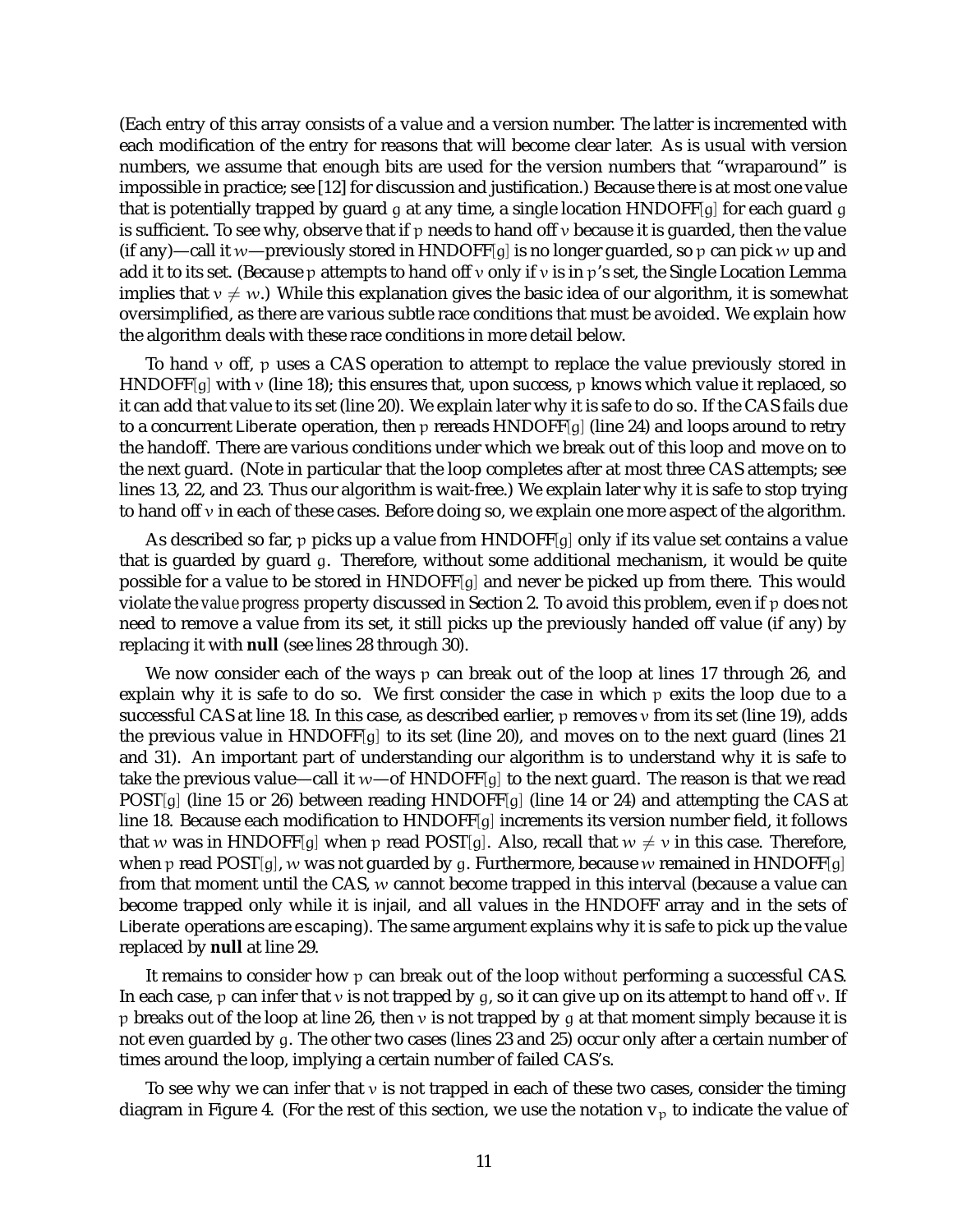

Figure 4: Timing diagram illustrating interesting cases for Pass The Buck.

thread p's local variable v in order to distinguish between the local variables of different threads.) In this diagram, we construct an execution in which p fails its CAS three times. The bottom line represents thread p: at (A), p reads HNDOFF[g] for the first time (line 14); at (B), p's CAS fails; at  $(C)$ , p rereads HNDOFF[g] at line 24; and so on for  $(D)$ ,  $(E)$ , and  $(F)$ . Because p's CAS at  $(B)$ fails, some other thread  $q_0$  executing Liberate performed a successful CAS after (A) and before (B); choose one and call it (G). (The arrows between (A) and (G) and between (G) and (B) indicate that we know (G) comes after (A) and before (B).) Similarly, some thread  $q_1$  executes a successful CAS on HNDOFF[g] after (C) and before (D)—call it (H); and some thread  $q_2$  executes a successful CAS on HNDOFF[g] after (E) and before (F)—call it (I). (Note that threads  $q_0$  through  $q_2$  might not be distinct, but there is no loss of generality in treating them as if they were.)

Consider the CAS at (H). Thread  $q_1$ 's previous read of HNDOFF[g] (at line 14 or line 24)—call it (J)—must come after (G) because every successful CAS increments the version number field of HNDOFF[g]. Similarly,  $q_2$ 's previous read of HNDOFF[g] before (I)—call it (K)—must come after (H).

We consider two cases. First, suppose (H) is an execution of line 18 by  $q_1$ . In this case, between (I) and (H),  $q_1$  read POST[g] =  $v_{q_1}$ , either at line 15 or at line 26; call this read (L). By the Single Location Lemma, because  $v_p$  is in p's set, the read at L implies that  $v_p$  was not guarded by g at (L). Therefore,  $v_p$  was not trapped by g at (L), which implies that it is safe for p to break out of the loop after (D) in this case (observe that attempts<sub>p</sub> = 2 in this case).

For the second case, suppose (H) is an execution of line 29 by thread  $q_1$ . In this case, because <sup>q</sup>1 is storing **null** instead of a value in its own set, the above argument does not work. However, because p breaks out of the loop at line 25 only if it reads a non-**null** value from HNDOFF[g] at line 24, it follows that if p does so, then *some* successful CAS stored a non-**null** value to HNDOFF[g] at or after (H), and in this case the above argument can be applied to that CAS to show that  $v_p$  was not trapped. If p reads **null** at line 24 after (D), then it continues through its next loop iteration.

In this case, there is a successful CAS (I) that comes after (H). Because (H) stored **null** in the current case, no subsequent execution of line 29 by any thread will succeed before the next successful execution of the CAS in line 18 by some thread. To see why, observe that the CAS at line 29 never succeeds while HNDOFF[g] contains **null** (see line 28). Therefore, for (I) to exist, there is a successful execution of the CAS at line 18 by some thread after (H) and at or before (I). Using this CAS, we can apply the same argument as before to conclude that  $v<sub>p</sub>$  was not trapped. This argument is formalized in an appendix. It is easy to see that our ROP solution is wait-free.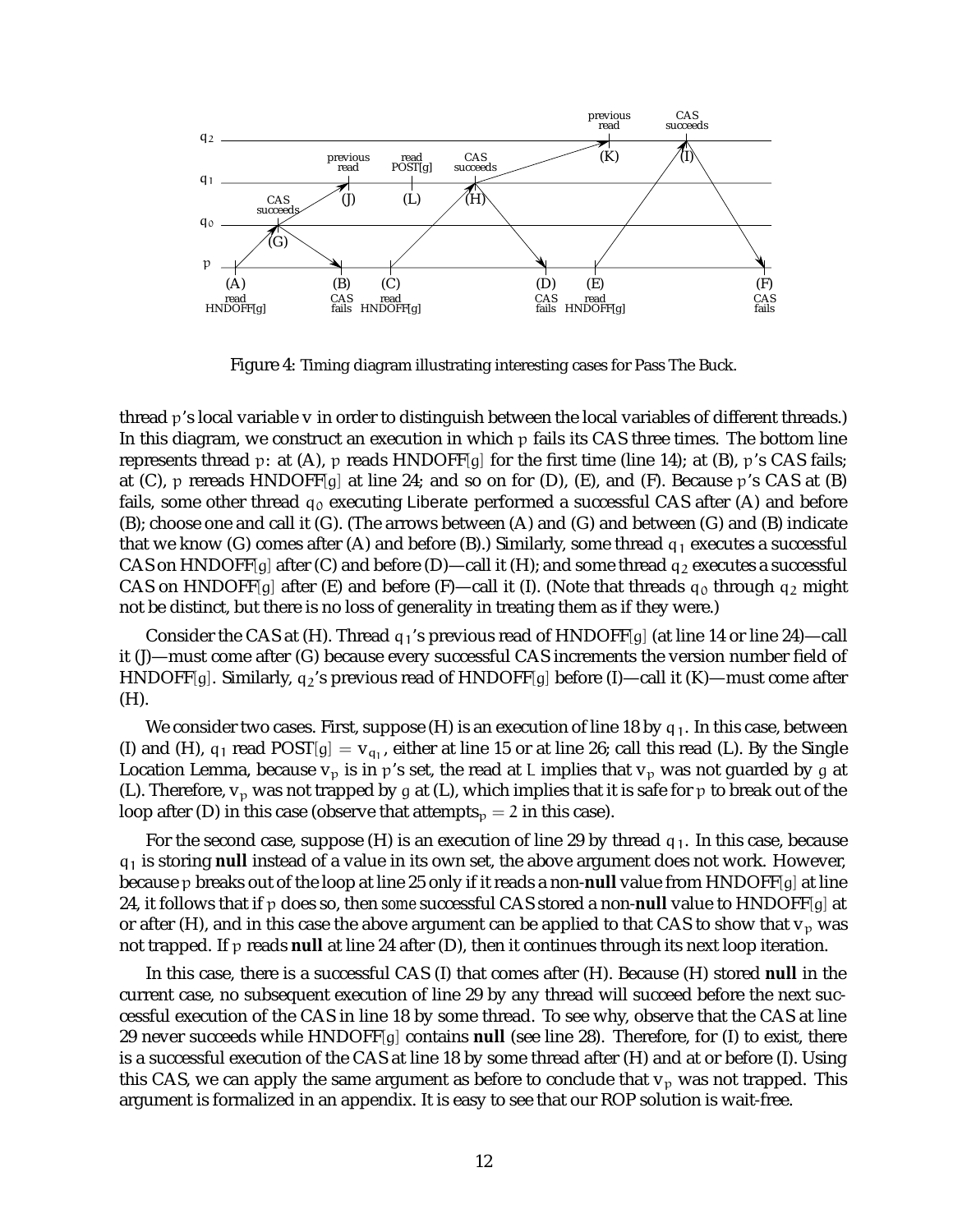Our algorithm also satisfies the *value progress* property described in Section 2. Briefly, this is because a value cannot remain handed off at a particular guard forever if Liberate is executed enough times. Specifically, a value  $\nu$  is handed off at guard g, then the first Liberate operation to begin processing guard g after  $\nu$  is not trapped by g will ensure that  $\nu$  is picked up and taken to the next guard (or returned from Liberate if g is the last guard), either by that Liberate operation or some concurrent Liberate operation.

As stated earlier, Michael [9] has independently and concurrently developed a solution to a very similar problem. Michael's algorithm buffers to-be-freed values so that it can control the number of values passed to *Scan* (his equivalent of the Liberate operation) at a time. This has the disadvantage that there are usually O(GP) values that could potentially be freed, but are not (where G is the number of "hazard pointers"—the equivalent of guards—and P is the number of participating threads). However, this technique allows him to achieve a nice amortized bound on time spent per value freed. He also has weaker requirements for *Scan* than we have for Liberate; in particular, *Scan* can return some values to the buffer if they cannot yet be freed. This admits a very simple solution that uses only read and write primitives (recall that ours requires CAS), and allows several optimizations. However, it also means that if a thread terminates while values remain in its buffer, then those values will never be freed, so his algorithm does not satisfy the *value progress* property. This is undesirable because a single value might represent a large amount of resources, which would never be reclaimed in this case. The number of such values is bounded by O(GP). We can perform the same optimizations and achieve the same amortized bound under normal operation, while still retaining the *value progress* property (although we would require threads to invoke a special wait-free operation before terminating to achieve this). In this case, our algorithm would perform almost identically to Michael's (with a slight increase in overhead upon thread termination), but would of course share the disadvantages discussed above, except for the lack of value progress.

In [6] we present a dynamic-sized lock-free FIFO queue achieved by applying our ROP solution (without the optimizations discussed above) to the non-dynamic-sized implementation of Michael and Scott [11] together with the non-dynamic-sized freelist of Treiber [13]. Performance experiments presented in that paper show that the overhead of the dynamic-sized FIFO queue over the non-dynamic-sized one of [11] is negligible in the absence of contention, and low in all cases.

Michael has shown how to apply his technique to achieve dynamic-sized implementations of a number of different data structures, including queues, double-ended queues, list-based sets, and hash tables (see [9] for references). Because the interfaces and safety properties of our approaches are almost identical, those results can all be achieved using any ROP solution too. In addition, using the one presented here would allow us to achieve value progress in those implementations. Michael also identified a small number of implementations to which his method is not applicable. In some cases, this may be because Michael's approach is restricted to use a fixed number of hazard pointers per thread; in contrast, ROP solutions provide for dynamic allocation of guards. Furthermore, in [6], we have presented a general methodology based on any ROP solution that can be applied to achieve dynamic-sized versions of these data structures too. This methodology is based on reference counts, and therefore shares the disadvantages thereof, including space and time overhead for reference counts, as well as the need to deal with cyclic garbage.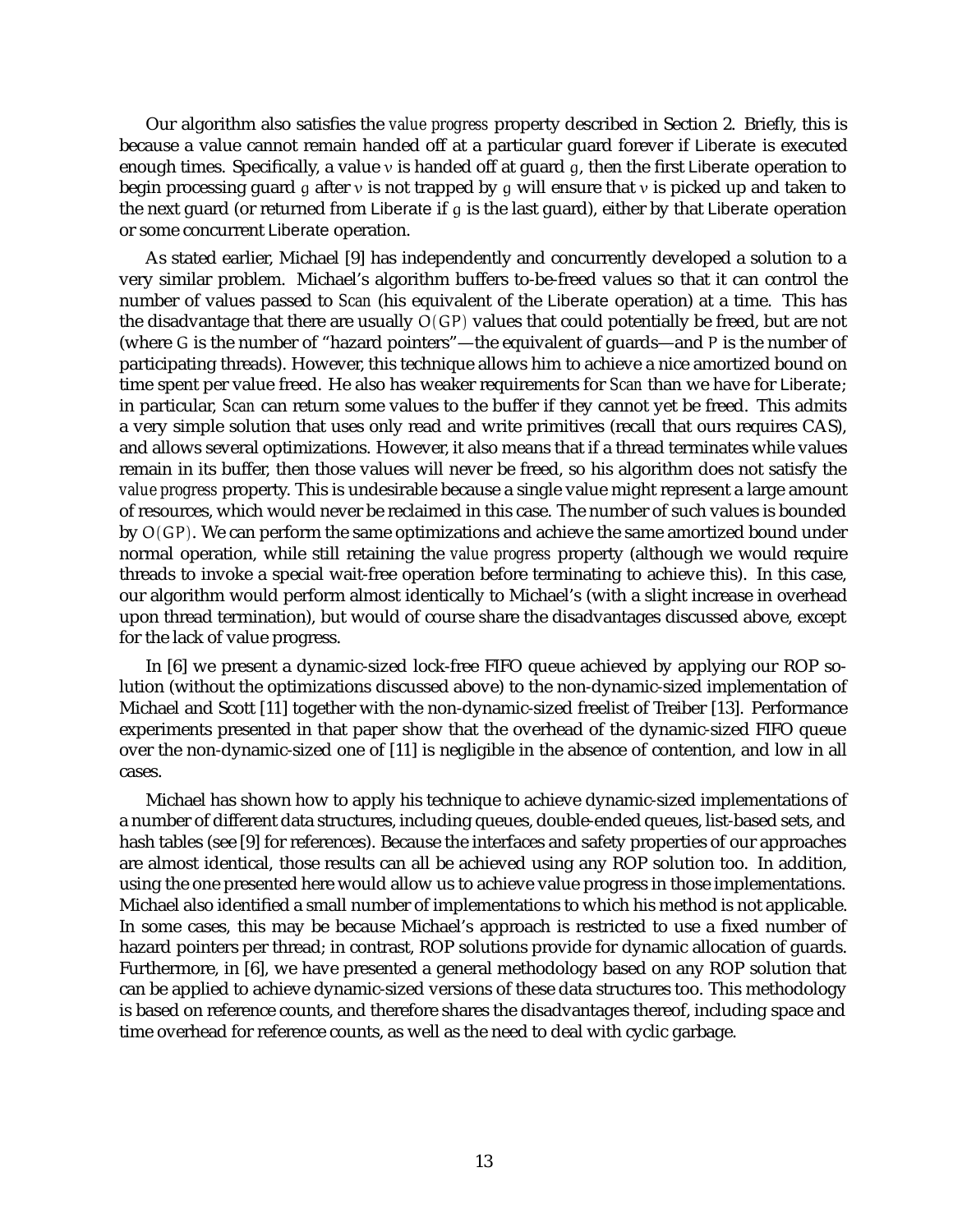## **4 Concluding Remarks**

We have defined the Repeat Offender Problem (ROP), and presented one solution to this problem. Such solutions provide a mechanism for supporting memory management in dynamic-sized lockfree data structures. The utility of this mechanism has been demonstrated elsewhere [6], where we present what we believe are the first dynamic-sized lock-free data structures that can continue to reclaim memory even if some threads fail (although Maged Michael [9] has independently and concurrently achieved such implementations, as discussed in Section 3).

By specifying the ROP as an abstract and general problem, we allow for the possibility of using different solutions for different applications and settings, without the need to redesign or reverify the data structure implementations that employ ROP solutions. We have paid particular attention to allowing much of the work of managing dynamically allocated memory to be done concurrently with the application, using additional processors if they are available.

The ideas in this paper came directly from insights gained and questions raised in our work on lock-free reference counting [3]. This further demonstrates the value of research that assumes stronger synchronization primitives than are currently widely supported.

Future work includes exploring other ROP solutions, and applying ROP solutions to the design of other lock-free data structures. It would be particularly interesting to explore the various ways for scheduling Liberate work.

**Acknowledgements:** We thank Steve Heller, Paul Martin, and Maged Michael for useful feedback, suggestions, and discussions. In particular, Steve Heller suggested formulating ROP to allow the use of "spare" processors for memory management work.

## **References**

- [1] J. Anderson and M. Moir. Using local-spin k-exclusion algorithms to improve wait-free object implementations. *Distributed Computing*, 11:1–20, 1997. A preliminary version appeared in *Proceedings of the 13th Annual ACM Symposium on Principles of Distributed Computing*, 1994, pp. 141-150.
- [2] D. Detlefs, C. Flood, A. Garthwaite, P. Martin, N. Shavit, and G. Steele. Even better DCASbased concurrent deques. In *Proceedings of the 14th International Conference on Distributed Computing*, pages 59–73, 2000.
- [3] D. Detlefs, P. Martin, M. Moir, and G. Steele. Lock-free reference counting. In *Proceedings of the 20th Annual ACM Symposium on Principles of Distributed Computing*, pages 190–199, 2001.
- [4] M. Greenwald. *Non-Blocking Synchronization and System Design*. PhD thesis, Stanford University Technical Report STAN-CS-TR-99-1624, Palo Alto, CA, August 1999.
- [5] T. Harris. A pragmatic implementation of non-blocking linked lists. In *Proceedings of the 15th International Symposium on Distributed Computing*, October 2001.
- [6] M. Herlihy, V. Luchangco, P. Martin, and M. Moir. Dynamic-sized lockfree data structures. Technical Report TR-2002-110, Sun Microsystems Laboratories, 2002.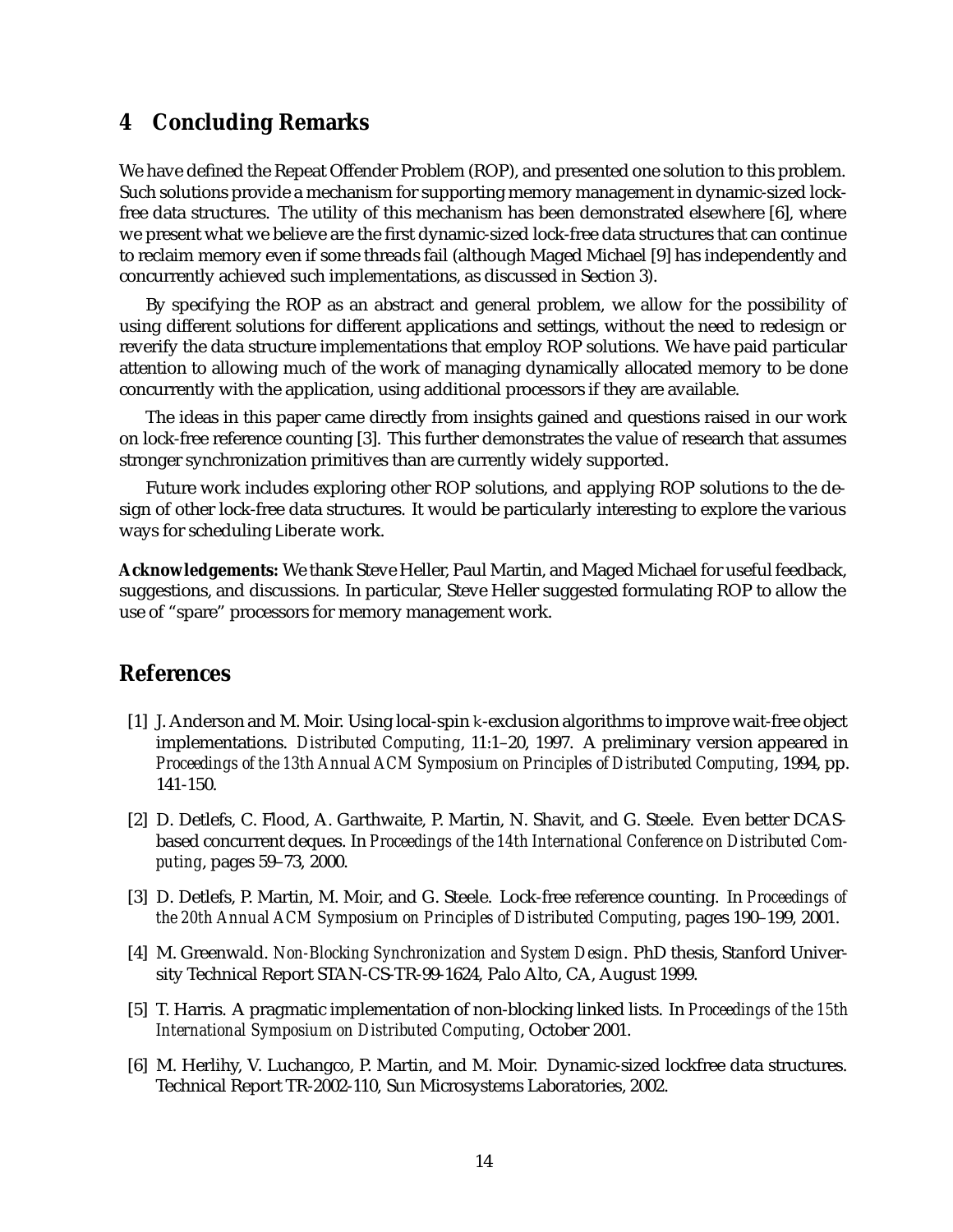- [7] L. Lamport. How to make a multiprocessor computer that correctly executes multiprocess programs. *IEEE Transactions on Computers*, C-28(9):241–248, September 1979.
- [8] N. Lynch and M. Tuttle. An introduction to input/output automata. Technical Report CWI-Quarterly, 2(3), Centrum voor Wiskunde en Informatica, Amsterdam, The Netherlands, 1989.
- [9] M. Michael. Safe memory reclamation for dynamic lock-free objects using atomic reads and writes. In *Proceedings of the 21st Annual ACM Symposium on the Principles of Distributed Computing*, 2002.
- [10] M. Michael and M. Scott. Simple, fast, and practical non-blocking and blocking concurrent queue algorithms. In *Proceedings of the 15th Annual ACM Symposium on the Principles of Distributed Computing*, pages 267–276, 1996.
- [11] M. Michael and M. Scott. Nonblocking algorithms and preemption-safe locking on multiprogrammed shared memory multiprocessors. *Journal of Parallel and Distributed Computing*, 51(1):1–26, 1998.
- [12] M. Moir. Practical implementations of non-blocking synchronization primitives. In *Proceedings of the 16th Annual ACM Symposium on Principles of Distributed Computing*, pages 219–228, 1997.
- [13] R. Treiber. Systems programming: Coping with parallelism. Technical Report RJ5118, IBM Almaden Research Center, 1986.
- [14] J. Valois. Lock-free linked lists using compare-and-swap. In *Proceedings of the 14th Annual ACM Symposium on Principles of Distributed Computing*, pages 214–22, 1995. See http://www.cs.sunysb.edu/˜valois for errata.
- [15] D. Weaver and T. Germond. *The SPARC Architecture Manual Version 9*. PTR Prentice Hall, Englewood Cliffs, NJ 07632, USA, 1994.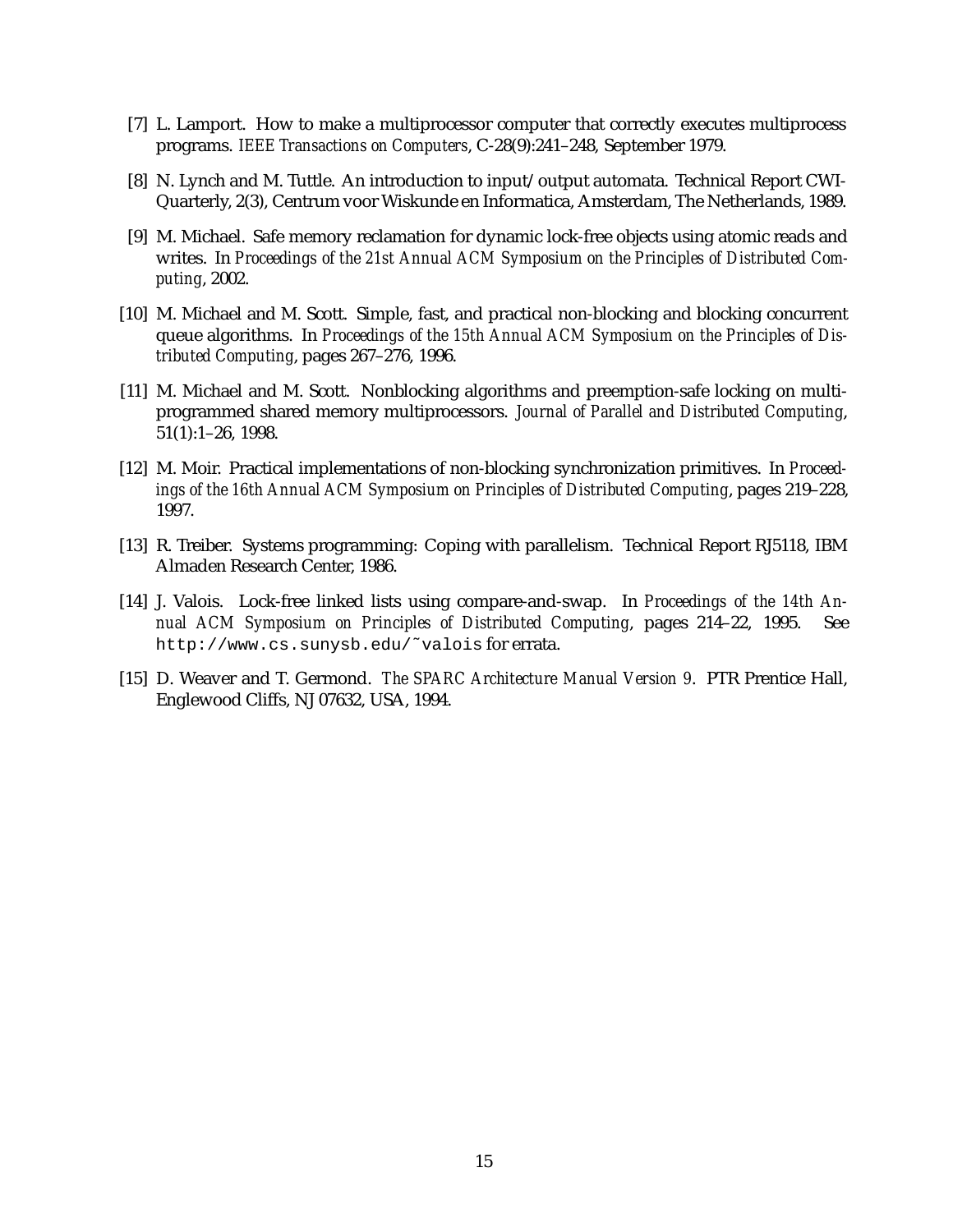## **A Formal Proof that PTB Implements ROPlite**

In this appendix, we give a formal proof that the Pass The Buck algorithm (PTB) of Section 3 implements *ROPlite*, that is, it solves the Repeat Offender Problem except that it does not provide an IsInJail operation.

To prove that PTB implements *ROPlite*, we first define an I/O automaton model [8] for the PTB algorithm and then show that this automaton implements the ROP automaton in Section 2 (without the IsInJailInv and IsInJailResp actions).

The PTB automaton appears in Figures 5, 6 and 7. It has the same environment actions and output actions as the ROP automaton in Figure 2 except that it does not have the IsInJailInv and IsInJailResp actions because PTB does not implement the IsInJail operation.

The PTB automaton also has internal actions that model the execution of code that implements the operations. Because an action changes the state of the automaton atomically, each action corresponds to code that includes at most one access to shared variables. (Access to local variables always appears atomic because other threads cannot see the effects of such access.) The names of the internal actions indicate the lines of the code that implement them in Figure 3. For line2-3<sub>p</sub>, an occurrence of the action corresponds to a single iteration of the **while** loop. Not all lines of code are modelled by internal actions: Lines 1 and 11 are collapsed into the invocation actions because they access only local variables, and lines 6, 8, 10 and 32 are modelled by the response actions. We discuss the internal actions of Liberate in more detail below.

The PTB automaton specified here can be viewed as the composition of two subautomata, representing the environment and the PTB algorithm, and the state variables defined in Figure 5 can be partitioned between these subautomata. The *environment state variables* are exactly the variables of the ROP automaton. These variables are used to determine when the environment actions are enabled. The *internal PTB state variables* represent state used by the PTB algorithm. These consist of the shared global variables GUARDS, POST, HNDOFF and MAXG; the local variables (including the parameters) of each operation; and a local program counter  $ln_p$  that records the next line of code to be executed by thread p.

The environment actions of the PTB automaton are identical to their counterparts in the ROP automaton except that they may also set some local variables. The response actions are enabled by the value of the local program counter being equal to the line number corresponding to a return statement. They set the program counter to idle and modify the environment state variables in the same way as the ROP automaton does.<sup>7</sup> Like the response actions, the internal PTB actions are enabled by the local program counter having the appropriate line number, and their effects clauses straightforwardly express the effects of executing the corresponding lines of code.

In addition to the environment assumptions expressed in the ROP automaton, the PTB algorithm assumes that the number of guards simultaneously employed (including those in the midst of being hired or fired) is bounded by MG; the set G of guards is  $\{0, \ldots, MG-1\}$ . Failure to satisfy this assumption may result in an attempt at line 2 to write beyond the end of the POST array, possibly overwriting unrelated data structures and causing arbitrary failures. As in the code in Figure 3, we simply assume that this does not happen; we do not specify the behavior of the

 $^7$ That the environment state variables are modified in the same way by both automata is immediate from the definition in all cases except that of PostResp actions. Invariant 1 below establishes that in any reachable state of this automaton, the PostResp actions also update the environment state variables in the same way as in the ROP automaton.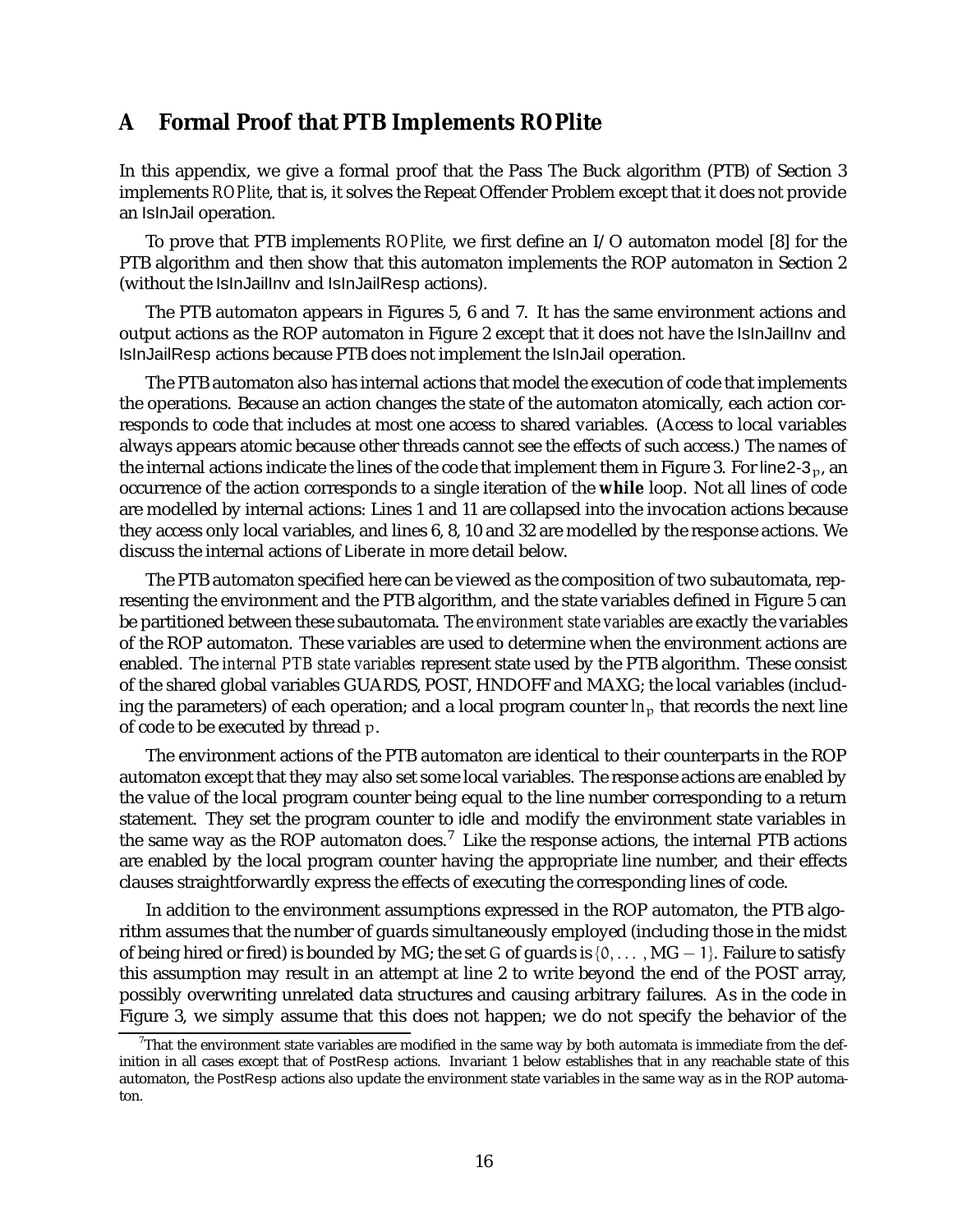| <b>PTB</b> output               | PTB internal             |
|---------------------------------|--------------------------|
| HireResp <sub>p</sub> $(g)$     | line2- $3n$              |
| $FireResp_n()$                  | $line4_n$                |
| $PostResp_{p}()$                | line 5 <sub>n</sub>      |
| LiberateResp <sub>p</sub> $(S)$ | line 7 <sub>n</sub>      |
|                                 | $line9_n$                |
|                                 | line1 $2p$               |
|                                 | line13 $+$ <sub>p</sub>  |
|                                 | line15 $+$ <sub>p</sub>  |
|                                 | $line118 +n$             |
|                                 | $line22+_n$              |
|                                 | line $25 +$ <sub>n</sub> |
|                                 | line28 $+$               |
|                                 |                          |

#### **state variables**

**actions**

(internal PTB state variables) GUARDS: **array**[0..MG-1] **of bool init** all false; MAXG: **int init** 0; POST: **array**[0..MG-1] **of value init** all **null**; HNDOFF: **array**[0..MG-1] **of value set init** all empty; For each thread  $p \in P$ : *ln*p: {idle, 2, 4, 5, 6, 7, 8, 9, 10, 12, 13, 15, 18, 22, 25, 28, 31, 32} **init** idle <sup>i</sup>p: **int** <sup>v</sup>p: **value** vsp: **value set** maxp: **int** attemptsp: **value**

line $31_p$ 

```
(environment state variables)
  For each thread p \in P:
    pcp: {idle, hire, fire, post(h, v), injail(v), liberate} init idle
    guardsp: set of guards init empty
  For each value v \in V:
    status[v]: {injail, escaping, free} init free
  For each guard g \in G:
    post[g]: V init null
     trapping[g]: bool init false
  numescaping: int init 0
```
Figure 5: Actions and state variables for the PTB automaton.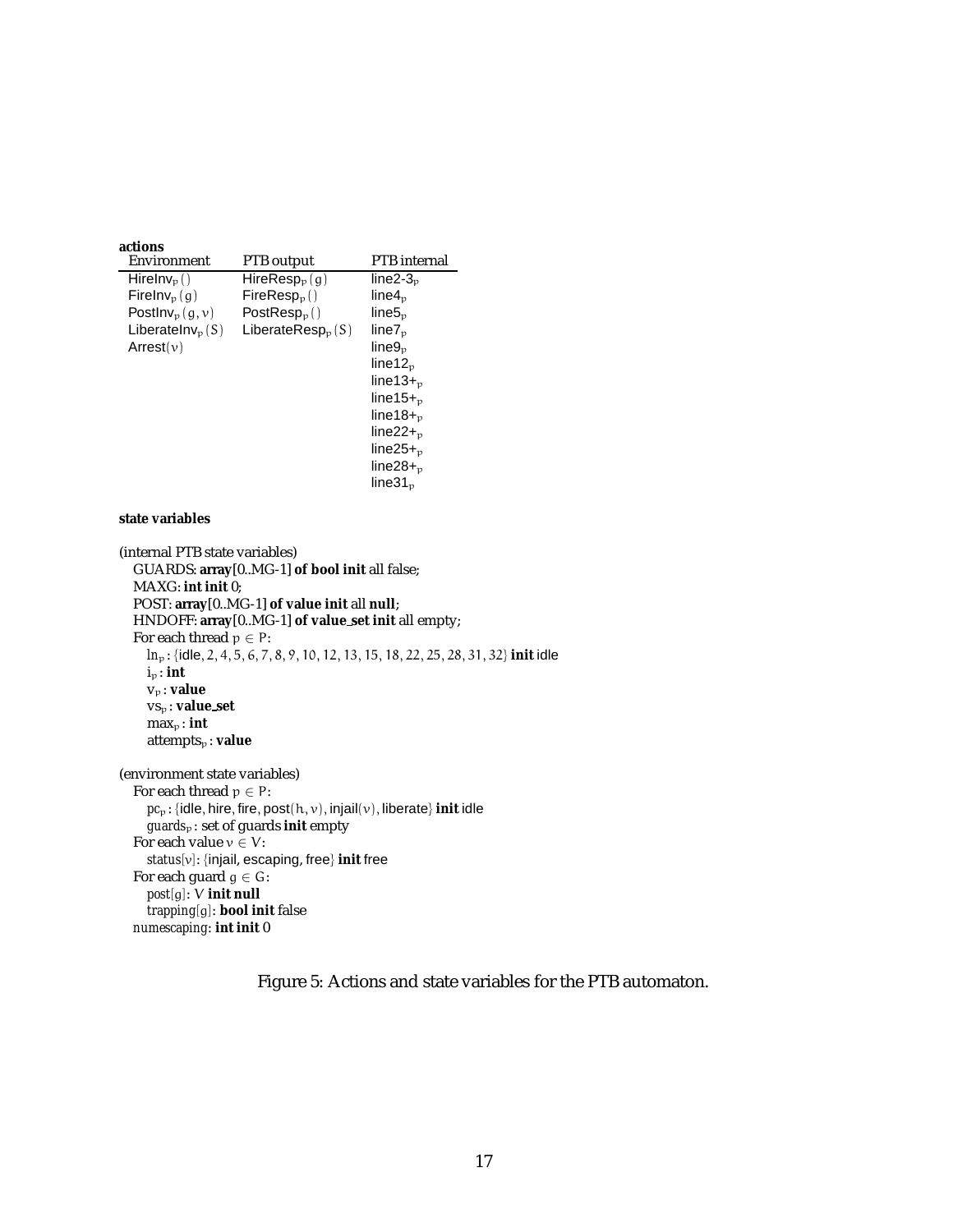| HireGuard | $HireInv_{p}()$                                          | $line4_p$                                                   |
|-----------|----------------------------------------------------------|-------------------------------------------------------------|
|           | Pre: $pc_p =$ idle                                       | Pre: $ln_p = 4$                                             |
|           | Eff: $pc_{p} \leftarrow$ hire                            | Eff: $max_p \leftarrow MAXG$                                |
|           | $i_p \leftarrow 0$                                       | if max <sub>p</sub> $\langle i_p$ then                      |
|           | $\ln_{p} \leftarrow 2$                                   | $\ln_{p} \leftarrow 5$                                      |
|           |                                                          |                                                             |
|           |                                                          | else                                                        |
|           | line2- $3_p$                                             | $\ln_{p} \leftarrow 6$                                      |
|           | Pre: $ln_p = 2$                                          |                                                             |
|           | Eff: if $\neg$ GUARDS $[i_p]$ then                       | line $5_p$                                                  |
|           | $GUARDS[i_p] \leftarrow true$                            | Pre: $ln_p = 5$                                             |
|           | $\ln_{\rm p} \leftarrow 4$                               | Eff: if MAXG = $max_{p}$ then MAXG $\leftarrow i_{p}$       |
|           | else                                                     | $\ln_{p} \leftarrow 4$                                      |
|           | $i_p \leftarrow i_p + 1$                                 |                                                             |
|           |                                                          | HireResp <sub>p</sub> (g)                                   |
|           |                                                          |                                                             |
|           |                                                          | Pre: $ln_p = 6$                                             |
|           |                                                          | $g = i_p$                                                   |
|           |                                                          | Eff: $ln_p \leftarrow$ idle                                 |
|           |                                                          | $pc_{p} \leftarrow$ idle                                    |
|           |                                                          | $\mathit{guards}_p \leftarrow \mathit{guards}_p \cup \{g\}$ |
| FireGuard | Fireln $v_p(g)$                                          | line 7 <sub>p</sub>                                         |
|           | Pre: $pc_p =$ idle                                       | Pre: $ln_p = 7$                                             |
|           | $g \in \mathbf{guards}_{p}$                              | Eff: $GUARDS[i_p] \leftarrow false$                         |
|           |                                                          | $ln_p \leftarrow 8$                                         |
|           | $post[g] = null$                                         |                                                             |
|           | Eff: $pc_p \leftarrow$ fire                              |                                                             |
|           | $\mathbf{guards_p} \leftarrow \mathbf{guards_p} - \{g\}$ | $FireResp_p()$                                              |
|           | $\mathbf{i}_p \leftarrow \mathbf{g}$                     | Pre: $ln_p = 8$                                             |
|           | $\ln_{p} \leftarrow 7$                                   | Eff: $ln_p =$ idle                                          |
|           |                                                          | $pc_{p} \leftarrow$ idle                                    |
| PostGuard | Postln $v_p(g, v)$                                       | $line9_p$                                                   |
|           | Pre: $pc_p =$ idle                                       | Pre: $ln_p = 9$                                             |
|           |                                                          | Eff: $POST[i_p] \leftarrow v_p$                             |
|           | $g \in \text{guards}_p$                                  |                                                             |
|           | Eff: $pc_p \leftarrow post(g, v)$                        | $\ln_{p} \leftarrow 10$                                     |
|           | $post[g] \leftarrow null$                                |                                                             |
|           | <i>trapping</i> [g] $\leftarrow$ false                   | $PostResp_p()$                                              |
|           | $v_p \leftarrow v$                                       | <b>Pre:</b> $ln_p = 10$                                     |
|           | $i_p \leftarrow g$                                       | Eff: $ln_p \leftarrow$ idle                                 |
|           | $\ln_{\rm p} \leftarrow 9$                               | $pc_{p} \leftarrow$ idle                                    |
|           |                                                          | $post[i_p] \leftarrow v_p$                                  |
|           |                                                          | $trapping[i_p] \leftarrow (status[v_p] = injail)$           |
| Arrest    | Arrest( $v$ )                                            |                                                             |
|           |                                                          |                                                             |
|           | $Pre: status[v] = free$                                  |                                                             |
|           | $v \neq null$                                            |                                                             |
|           | Eff: status[v] $\leftarrow$ injail                       |                                                             |
|           | for all g such that $post[g] = v$ ,                      |                                                             |
|           | <i>trapping</i> [g] $\leftarrow$ true                    |                                                             |
|           |                                                          |                                                             |

Figure 6: Transitions for the PTB automaton, part 1: All but Liberate.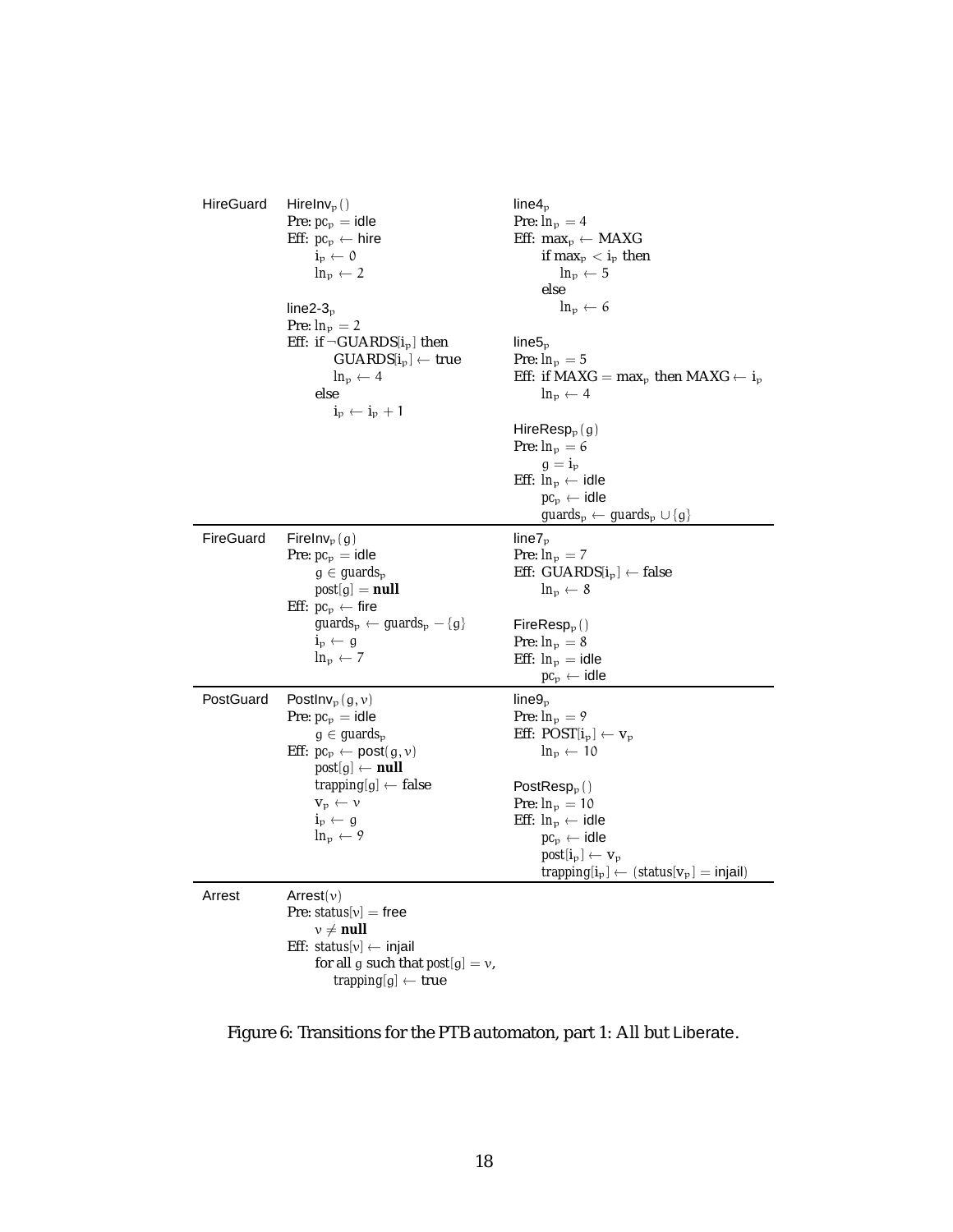Liberate LiberateInv<sub>p</sub> $(S)$ Pre:  $pc_p =$  idle for all  $v \in S$ ,  $status[v] = injail$  $v \neq \textbf{null}$ Eff:  $pc_p \leftarrow$  liberate  $numescaping \leftarrow numescaping + |S|$ for all  $v \in S$ , *status*[ $v$ ]  $\leftarrow$  escaping  $vs_p \leftarrow S$  $\mathbf{i}_\mathrm{p} \gets \mathbf{0}$  $ln_p \leftarrow 12$  $line12_p$ Pre:  $ln_p = 12$ Eff: if  $i_p \leq$  MAXG then  $ln_{\rm p} \leftarrow 13$ else  $ln_p \leftarrow 32$ line13-1 $4_p$ Pre:  $ln_p = 13$ Eff: attempts<sub>p</sub>  $\leftarrow 0$  $h_p \leftarrow \text{HNDOFF}[i_p]$  $ln_p \leftarrow 15$ line15-1 $7<sub>p</sub>$ Pre:  $ln_p = 15$ Eff:  $v_p \leftarrow POST[i_p]$ if  $v_p \neq \textbf{null} \land v_p \in vs_p$  then  $ln_{\rm p} \leftarrow 18$ else  $ln_p \leftarrow 28$ line $28-30_p$ Pre:  $ln_p = 28$ Eff: if  $h_p$ .val  $\neq$  **null**  $\land$   $h_p$ .val  $\neq$   $v_p$  $\wedge$  HNDOFF[i<sub>p</sub>] = h<sub>p</sub> then  $HNDOFF[i_p] \leftarrow \langle \textbf{null}, h_p \text{.} ver + 1 \rangle$  $vs_p \leftarrow vs_p \cup \{h_p.val\}$  $ln_p \leftarrow 31$ line18-21 $_p$ Pre:  $ln_p = 18$  $ln_p \leftarrow 31$ else  $ln_p \leftarrow 22$ line $22-24_p$ Pre:  $ln_p = 22$  $ln_p \leftarrow 31$ else  $ln_p \leftarrow 25$ line25-2 $6_p$ Pre:  $ln_p = 25$  $ln_p \leftarrow 31$ else  $ln_p \leftarrow 18$ line $31<sub>p</sub>$ Pre:  $ln_p = 31$ Eff:  $i_p \leftarrow i_p + 1$  $ln_p \leftarrow 12$ Pre:  $ln_p = 32$  $S = vs_p$ Eff:  $ln_{p} \leftarrow$  idle  $pc_{p} \leftarrow$  idle

Eff: if HNDOFF $[i_p] = h_p$  then  $HNDOFF[i_p] \leftarrow \langle v_p, h_p, ver+1 \rangle$  $vs_p \leftarrow vs_p - \{v_p\}$ if  $h_p$ .val  $\neq$  **null** then vs<sub>p</sub> ← vs<sub>p</sub> ∪ { $h_p$ .val} Eff:  $attemps<sub>p</sub> \leftarrow attemps<sub>p</sub> + 1$ if attempts<br>  $_\mathrm{p} = 3$  then  $h_p \leftarrow HNDOFF[i_p]$ Eff: if (attempts<sub>p</sub> = 2  $\land$  h<sub>p</sub>.val  $\neq$  **null**)  $\lor$   $\mathbf{v}_{\mathfrak{p}}\neq \text{POST}[\mathbf{i}_{\mathfrak{p}}]$  then Liberate $\mathsf{Resp}_p(S)$ *numescaping* <sup>←</sup> *numescaping* <sup>−</sup> <sup>|</sup>S<sup>|</sup> for all  $v \in S$ , *status*[v]  $\leftarrow$  free

Figure 7: Transitions for the PTB automaton, continued: Liberate.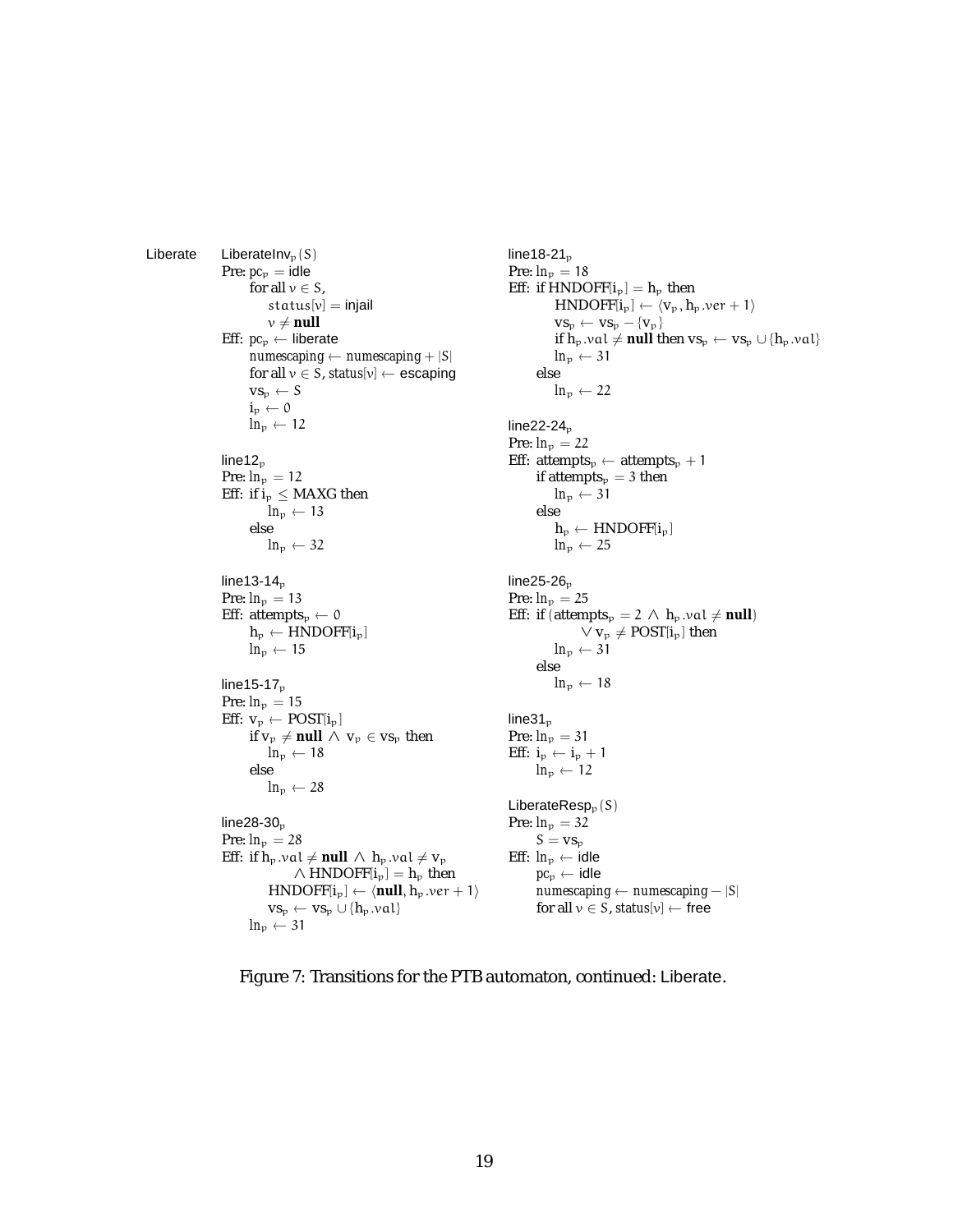automaton when  $i_p \geq MG$  in the execution of either line2-3<sub>p</sub> or line7<sub>p</sub>.

We now prove several invariants and lemmas about the PTB automaton. Of these, Invariants 1, 2, 12 and 18 are the ones actually used in the proof of Theorem 1, which says that PTB implements *ROPlite.* The rest are used to prove Invariants 12 and 18. Informally, Invariant 1 says that  $pc_p$  has the appropriate value when p is executing a PTB operation. Invariant 2 says that every guard is employed by at most one thread, and that if g is employed then  $\text{GUARDS}[g] = \text{true}^8$  Invariant 12<br>says that the escaping values are those that appear in the HNDOEE array or in the vs. set of says that the escaping values are those that appear in the HNDOFF array or in the  $vs_p$  set of some thread p with  $pc_p =$  liberate, and that each escaping value appears in exactly one of these locations. Invariant 18 says that if a guard g traps a value v and v is in the  $vs<sub>p</sub>$  set of some thread executing Liberate, then that thread has not yet finished processing g.

We prove most invariants by induction on the number of transitions in an execution. That is, we prove that the invariant holds in the initial state and that for each reachable state s, if the invariant holds in s and s  $\stackrel{\alpha}{\rightarrow}$ s' then the invariant holds in s'. For many of the invariants, checking<br>this is straightforward, and we omit the details of the proof. Because we assume s (and thus s') is this is straightforward, and we omit the details of the proof. Because we assume s (and thus s ') is<br>reachable, we can assume the earlier invariants hold in s and s' in the proofs of later invariants. reachable, we can assume the earlier invariants hold in s and s' in the proofs of later invariants.

**Invariant 1** If  $ln_p \in \{2, 4, 5, 6\}$  then  $pc_p =$  hire. If  $ln_p \in \{7, 8\}$  then  $pc_p =$  fire. If  $ln_p \in \{9, 10\}$  then  $pc_p = \text{post}(i_p, v_p)$ . If  $ln_p \in \{12, 13, 15, 18, 22, 25, 28, 31, 32\}$  then  $pc_p = \text{liberate}$ .

Г

H.

**Proof:** Straightforward by induction.

**Invariant 2** Every guard g is in exactly one of the following sets:  $\text{guards}_p$  for some p,  $\{i_p\}$  for some p with  $ln_p \in \{4, 5, 6, 7\}$ , or  $\{g : \neg GUARDS[g]\}.$ 

**Proof:** This invariant holds initially because *guards*<sub>p</sub> is empty and  $ln_p =$  idle for all p and  $\neg$ GUARDS[g] for all g. Suppose that the invariant holds in s and that  $s \xrightarrow{\alpha} s'$ . Let  $S_p$  be {i<sub>p</sub>} if  $ln_p \in \{4, 5, 6, 7\}$  and Ø otherwise. The only actions that change any of the sets listed in the invariant are line2-3<sub>p</sub> for some p with  $\neg s$ .GUARDS[s.i<sub>p</sub>], HireResp<sub>p</sub>(g) and FireInv<sub>p</sub>(g) for some p and g, and line $7<sub>p</sub>$  for some p. In each case, one guard is removed from one set and added to another, so the invariant is preserved.

For line2-3<sub>p</sub> with  $\neg s$ .GUARDS[s.i<sub>p</sub>], s.i<sub>p</sub> is removed from {g :  $\neg$ GUARDS[g]} and added to S<sub>p</sub>.

For HireResp<sub>p</sub>(g),  $g = s.i_p$ ,  $s.h_p = 6$  and  $s'.ln_p =$  idle, so  $g$  is removed from  $S_p$  and added to *guards*p.

For FireInv<sub>p</sub>(g), g is removed from *guards*<sub>p</sub> and added to  $S_p$ .

Finally, for line $7_p$ , s.i<sub>p</sub> is removed from S<sub>p</sub> and added to {g :  $\neg$ GUARDS[g]}.

**Invariant 3** For all p,  $ln_p \in \{9, 10\} \implies i_p \in \text{guards}_p$ .

**Proof:** Straightforward by induction.

**Invariant 4** For all p and q, if  $ln_p \in \{9, 10\}$  and  $ln_q \in \{9, 10\}$  then  $i_p \neq i_q$ .

**Proof:** Immediate from Invariants 2 and 3.

 $^8$ To make it provable by induction, the actual invariant is strengthened slightly. This is also true for Invariant 18.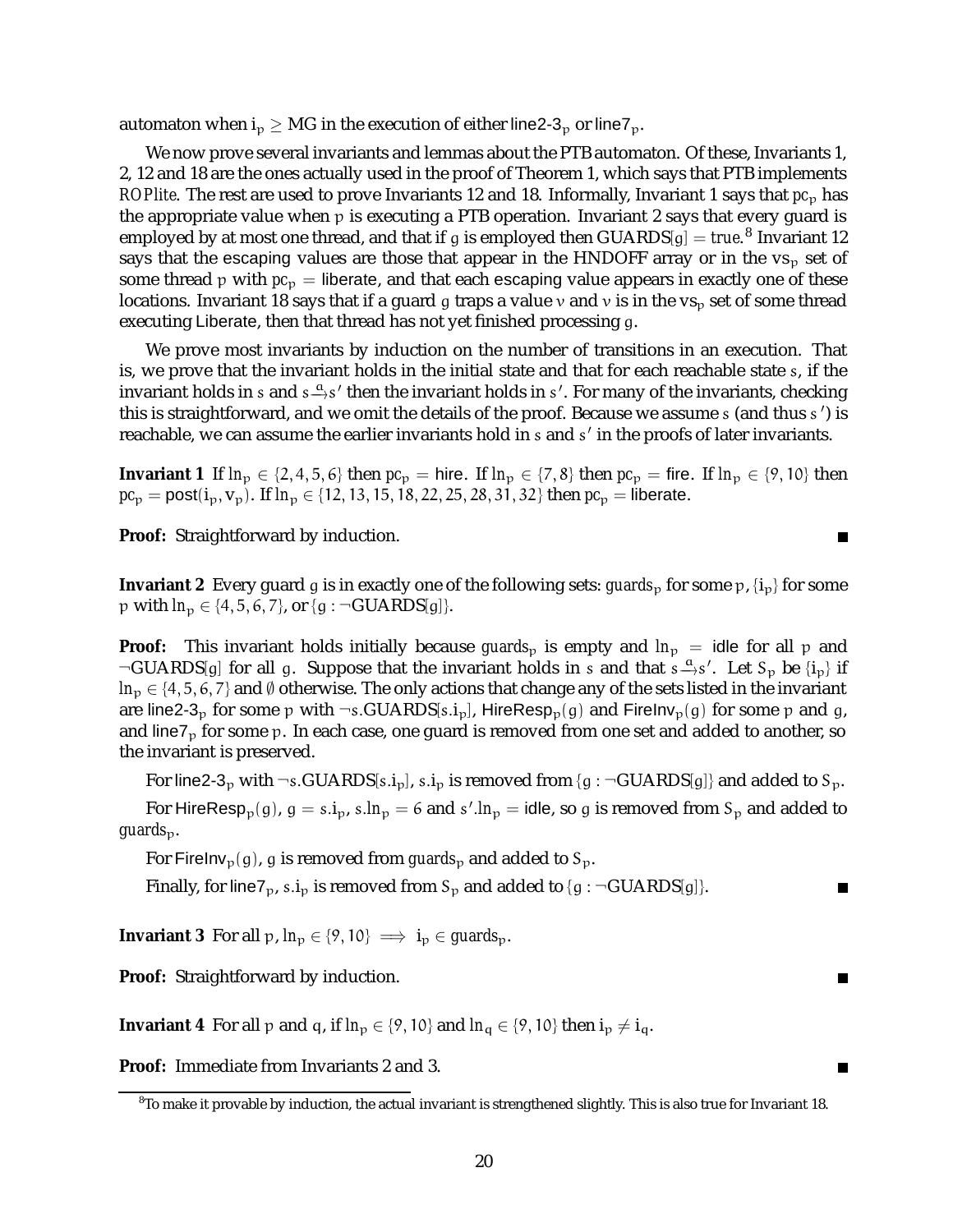**Invariant 5** For all p,  $ln_p = 10 \implies$  POST[i<sub>p</sub>] = v<sub>p</sub>.

**Proof:** Straightforward by induction with Invariant 4.

**Invariant 6** For all g,

$$
post[g] = \begin{cases} \textbf{null} & \text{if } \exists p (h_p \in \{9, 10\} \land i_p = g) \\ \textbf{POST}[g] & \text{otherwise} \end{cases}
$$

**Proof:** Straightforward by induction with Invariants 1, 4 and 5.

**Invariant 7** For all p,  $ln_p = 5 \implies max_p < i_p$ .

**Proof:** Straightforward by induction.

**Invariant 8** For all p,  $ln_p \in \{2, 4, 5\} \implies i_p \ge 0$ .

**Proof:** Straightforward by induction.

**Invariant 9** For all g and p, if  $g \in \text{guards}_p$  or  $ln_p = 6 \land i_p = g$  then  $0 \le g \le MAXG$ .

**Proof:** Straightforward by induction with Invariants 7 and 8.

**Invariant 10** For all g, if  $post[g] \neq null$  then  $0 \leq g \leq MAXG$ .

**Proof:** Straightforward by induction with Invariants 3, 7 and 9.

**Invariant 11** For all p, if  $ln_p \in \{18, 22, 25\}$  then  $v_p \in vs_p$ .

**Proof:** Straightforward by induction.

**Invariant 12** Every non-**null** value is in exactly one of the following sets: {HNDOFF[g].*val*} for some g,  $vs_p$  for some p with  $pc_p =$  liberate, and  $\{v : status[v] \neq$  escaping.

**Proof:** This invariant holds initially because HNDOFF[g].*val* = **null** for all g,  $pc_p =$  idle for all p, and *status*[v] = injail  $\neq$  escaping for all v. Suppose that s is a reachable state in which the invariant holds, and that  $s {\alpha_s \over 2} s'$ . Let  $H S_g = {HNDOFF[g].val}$  and  $V S_p$  be  $v s_p$  if  $p c_p =$  liberate and  $\emptyset$  otherwise. With Invariant 1, it is easy to see that the only actions that change any of the sets in the invariant are Liberatelnv<sub>p</sub>(S) and LiberateResp<sub>p</sub>(S) for some p and S, line18-21<sub>p</sub> for some p with s.HNDOFF[s.i<sub>p</sub>] = s.h<sub>p</sub>, and line28-30<sub>p</sub> for some p with s.h<sub>p</sub>.val  $\notin$  {**null**, s.v<sub>p</sub>} and s.HNDOFF[s.i<sub>p</sub>] = s.h<sub>p</sub>.

For Liberatelny<sub>p</sub>(S), every value in S is removed from  $\{v : *status*[v] \neq$  escaping} and added to  $VS_p$ .

For LiberateResp<sub>p</sub>(S), s.pc<sub>p</sub> = liberate by Invariant 1, so  $S = VS_p$ . Thus, every value in S is removed from  $VS_p$  and added to  $\{v : status[v] \neq$  escaping}.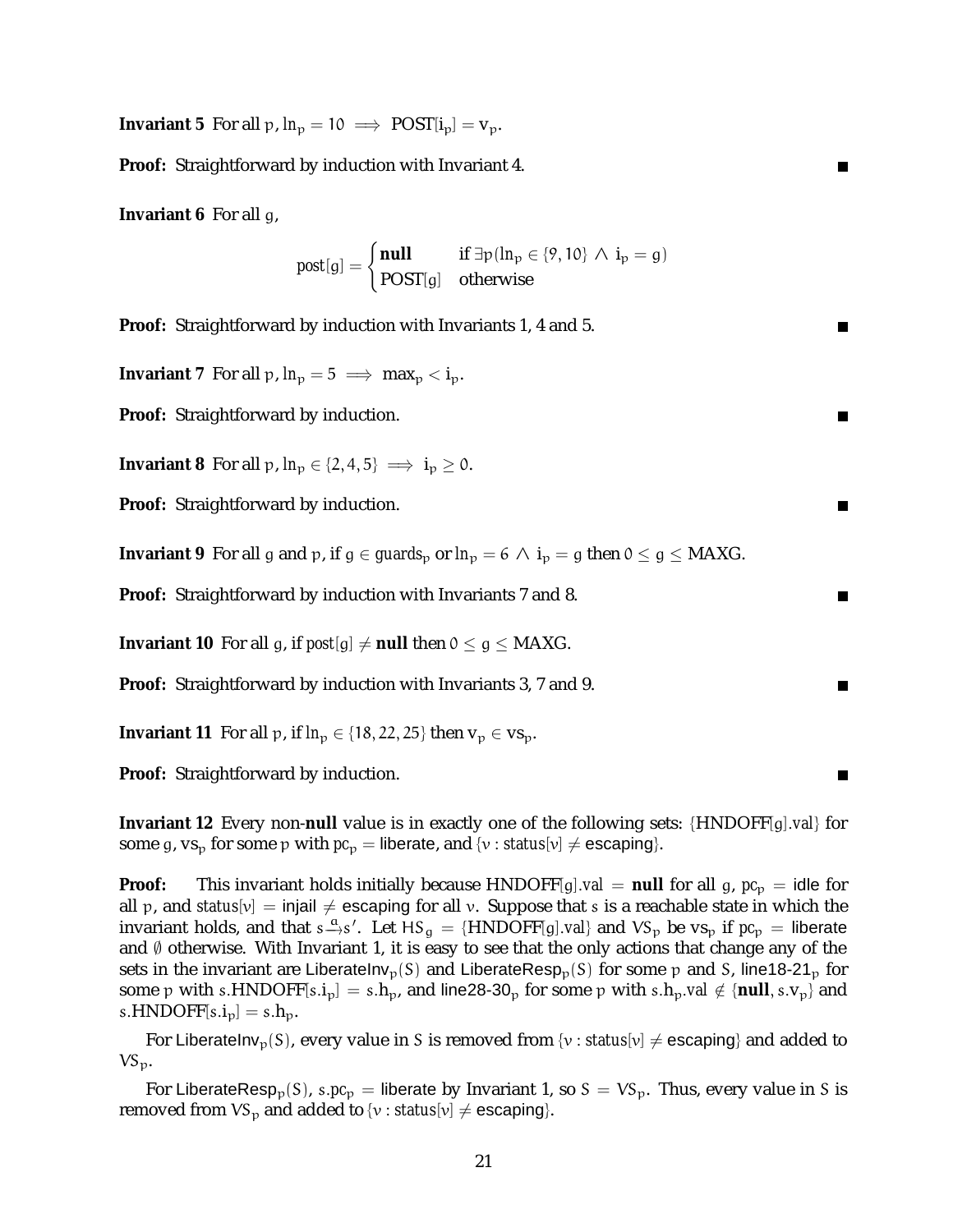For line18-21<sub>p</sub> with s.HNDOFF[s.i<sub>p</sub>] = s.h<sub>p</sub>, values other than s.v<sub>p</sub> and s.h<sub>p</sub> are not added to or removed from any of the sets. By Invariant 11,  $s.v_p \in s.v_p$  (because  $s.h_p = 18$ ), so  $s.v_p$ is removed from  $VS_p$  and added to  $HS_{s,i_p}$ . If  $s.h_p.val \neq \textbf{null}$  then by the inductive hypothesis, s.h<sub>p</sub>  $\notin$  s.vs<sub>p</sub> and so s.h<sub>p</sub> is removed from HS<sub>s.ip</sub> and added to VS<sub>p</sub>.

For line28-30<sub>p</sub> with s.h<sub>p</sub>.*val*  $\notin$  {**null**, s.v<sub>p</sub>} and s.HNDOFF[s.i<sub>p</sub>] = s.h<sub>p</sub>, by the inductive hypothesis, s.h<sub>p</sub>.*val*  $\notin$  s.vs<sub>p</sub> and so s.h<sub>p</sub>.*val* is removed from HS<sub>s.ip</sub> and added to VS<sub>p</sub>.

Thus, the invariant that each value is in exactly one of the sets is preserved.

**Invariant 13** For all p, if  $ln_p \in \{15, 18, 22, 25, 28, 31\}$  then  $ln_p$ *.ver*  $\leq$  HNDOFF[i<sub>p</sub>]*.ver.* 

**Proof:** Straightforward by induction.

**Lemma 1** For all p and g, if s is a reachable state in which s.i<sub>p</sub> = g and s.h<sub>p</sub>  $\neq$  s.HNDOFF[g], and s $\stackrel{\alpha}{\rightarrow}$ s', then s'.h<sub>p</sub>  $\neq$  s'.HNDOFF[g] or a  $\in$  {line13-14<sub>p</sub>, line22-24<sub>p</sub>}.

**Proof:** Fix p and g. If  $a \notin \{\text{line13-14}_p, \text{line22-24}_p\}$  then  $s'.h_p = s.h_p$  and  $s'.\text{HNDOFF}[g] = s.\text{HNDOFF}[g]$ s.HNDOFF[g], unless there is some q with s.i  $_{q} = g$ , s.h<sub>q</sub> = s.HNDOFF[g] and either  $a =$  line18-21<sub>q</sub> or  $a =$  line28-30<sub>q</sub> and s.h<sub>q</sub>.*val*  $\notin$  {**null**, s.v<sub>q</sub>}. If there is such a q then s'.HNDOFF[g].*ver* = <br>c HNDOFF[g] *ver* + 1 and by Invariant 13 c' h, *ver* = c h, *ver* < c HNDOFF[g] *ver* so c' h,  $\neq$ s.HNDOFF[g].*ver* + 1, and by Invariant 13, s'.h<sub>p</sub>.*ver* = s.h<sub>p</sub>.*ver*  $\leq$  s.HNDOFF[g].*ver*, so s'.h<sub>p</sub>  $\neq$  $s'.HNDOFF[g].$ 

**Lemma 2** For all g and  $v \neq \textbf{null}$ , if s is reachable,  $s \stackrel{\alpha}{\rightarrow} s'$ , and  $s'.post[g] = v$  and  $s'.trapping[g]$  then either spectial  $-$  v and s trapping in  $s'$  statushed  $-$  inially either  $s.\textit{post}[g] = v$  and  $s.\textit{trapping}[g]$  or  $s'.\textit{status}[v] = \text{injail}.$ 

**Proof:** Fix g and v. If s'.*post*[g] = v and s'.*trapping*[g] and s.*post*[g]  $\neq v \vee \neg s$ .*trapping*[g] then either  $a = \text{PostRes}(\alpha)$  for some n with s i = a s y = y and s status[y] = injail or  $a = \text{Arrest}(\alpha)$  with  $a = PostResp<sub>p</sub>($ ) for some p with  $s.i<sub>p</sub> = g$ ,  $s.v<sub>p</sub> = v$  and  $s.status[v] = injail$ , or  $a = Arrest(v)$  with  $s.post[g] = v.$  In either case,  $s'.status[v] = \text{injail.}$ 

**Invariant 14** For all g,  $v \neq$  **null** and p, if  $post[g] = v = HNDOFF[g]$ .*val, trapping*[g],  $i_p = g$  and  $h_p = HNDOFF[g]$  then  $ln_p \neq 18$  and  $ln_p = 28 \implies v_p = v$ .

**Proof:** Fix g, v and p. This invariant holds initially because *trapping*[g] = *false*. Suppose it holds in a reachable state s,  $s \xrightarrow{\alpha} s'$ ,  $s'.post[g] = v = s'.HNDOFF[g].val, s'.trapping[g],$  and  $s'.h_p = s'.HNDOFF[g]$  $s'.\text{HNDOFF}[g].$ 

If s.i<sub>p</sub>  $\neq$  g then s'.i<sub>p</sub>  $\neq$  g or s'.ln<sub>p</sub>  $\neq$  {18, 28}, so the invariant holds in s'.

If s.i<sub>p</sub> = g and s.h<sub>p</sub>  $\neq$  s.HNDOFF[g] then by Lemma 1, because s'.h<sub>p</sub> = s'.HNDOFF[g], we<br>so a = line13-14 line22-24 \ so s' ln = 118-28\ have  $a = \{$ line13-14<sub>p</sub>, line22-24<sub>p</sub>}, so s'.*ln*<sub>p</sub>  $\notin \{18, 28\}$ .

If s.HNDOFF[g].*val*  $\neq$  *v* then a = line18-21<sub>q</sub> for some q with s.i<sub>q</sub> = g and s.h<sub>q</sub> = s.HNDOFF[g]. If s'.*ln*<sub>p</sub>  $\notin$  {18, 28} then the invariant holds in s'. Otherwise, s'.*ln*<sub>p</sub> ∈ {18, 28}, so s.*ln*<sub>p</sub> ∈ {18, 28} (be-<br>cause  $a = \lim_{\epsilon \to 0} 18.21$ , so  $p \neq a$ ). In the latter case, by Invariant 13, s.b., ver < s HNDOE cause  $a =$  line18-21<sub>q</sub>, so  $p \neq q$ ). In the latter case, by Invariant 13, s.h<sub>p</sub>.*ver*  $\leq$  s.HNDOFF[g].*ver*, and because s'.HNDOFF[g].*ver* = s.HNDOFF[g].*ver* + 1 and s'.h<sub>p</sub>.*ver* = s.h<sub>p</sub>.*ver*, we have s'.h<sub>p</sub>  $\neq$ <br>s' HNDOFF[g], so the invariant holds in s'  $s'.HNDOFF[g],$  so the invariant holds in  $s'.$ 

Otherwise, s.HNDOFF[g].*val* = v, s.i<sub>p</sub> = g and s.h<sub>p</sub> = s.HNDOFF[g]. By Invariant 12, s'.*status*[v] = escaping  $\neq$  injail, so by Lemma 2, s.*post*[g] = v and s.*trapping*[g]. Thus, by the in-<br>ductive bypothesis s ln  $\neq$  18 and s ln = 28  $\Rightarrow$  s y = y If a d fline15-17 line25-26 \ ductive hypothesis, s. $ln_p \neq 18$  and s. $ln_p = 28 \implies$  s.v<sub>p</sub> = v. If a  $\notin \{line15-17_p, line25-26_p\}$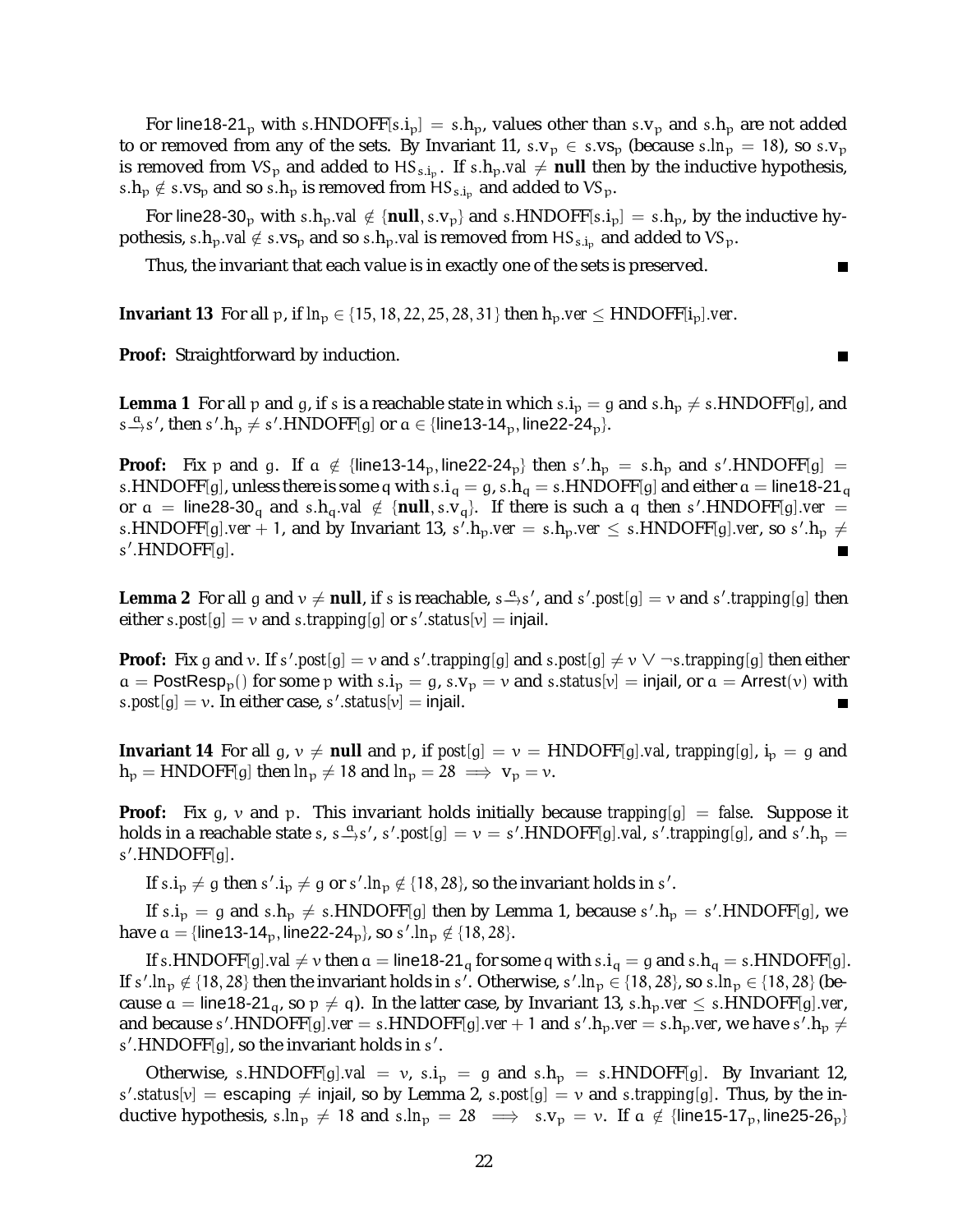then  $s'.ln_p \neq 18$  and  $s'.ln_p = 28 \implies s'.v_p = v$ , so the invariant holds in s'. Otherwise,<br> $s/n_e \in [15, 25]$  so by Invariant 1, s.  $n_e =$  liberate, and by Invariant 12, y d s. ys. Also by s.*ln*<sub>p</sub>  $\in$  {15, 25}, so by Invariant 1, s.*pc*<sub>p</sub> = liberate, and by Invariant 12,  $v \notin s.vs_p$ . Also, by Invariant 6, s.POST[g] = s.*post*[g] =  $\nu$ .

If  $a =$  line15-17<sub>p</sub> then  $s'.v_p = s.POST[g] = v$  and  $s'.ln_p = 28$ , so the invariant holds in s'.

If a = line25-26<sub>p</sub> then by Invariant 11, s.v<sub>p</sub>  $\in$  s.vs<sub>p</sub>, so s.v<sub>p</sub>  $\neq v =$  s.POST[g]. Thus, s'.ln<sub>p</sub> = 31 and the invariant holds in  $s'.$ 

**Lemma 3** For all g,  $v \neq \textbf{null}$  and p, if s is reachable,  $s \xrightarrow{\alpha} s'$ ,  $s.\text{post}[g] = v = s.\text{HNDOFF}[g].\text{val},$ <br>c tranning[a], s i = a and s ln,  $\subset$  {18, 28} then  $v \notin s'$ , ys s.*trapping*[g],  $s.i_p = g$  and  $s.h_p \in \{18, 28\}$  then  $v \notin s'.vs_p$ .

**Proof:** Because  $v = s$ .HNDOFF[g].*val*, by Invariants 1 and 12,  $v \notin s$ .vs<sub>p</sub>. Either s'.vs<sub>p</sub> = s.vs<sub>p</sub>,<br>and so  $v \notin s'$ .vs. as required or  $g \in \text{Jine18-21}$ , line28-30 \ and s h = s HNDOFF[s i \ In and so  $v \notin s'.vs_p$ , as required, or  $a \in \{\text{line18-21}_p, \text{line28-30}_p\}$  and  $s.h_p = s.\text{HNDOFF}[s.i_p]$ . In the latter case, because  $s.i_p = a$  and  $s.h_p \in \{18, 28\}$  by Invariant 14, we have  $s.h_p \neq 18$  and the latter case, because  $s.i_p = g$  and  $s.h_p \in \{18, 28\}$ , by Invariant 14, we have  $s.h_p \neq 18$  and  $s.v_p = v \notin s.vs_p$ . Thus,  $a = \text{line28-30}_p$ , and because  $s.h_p$ .  $val = v$ ,  $v \notin s.vs_p = s'.vs_p$ .

**Lemma 4** For all g and p, if  $s \xrightarrow{\alpha} s'$ ,  $s'.i_p = g$  and  $s'.In_p \in \{15, 18, 22, 25\}$ , then  $s.i_p = g$  and  $s.vs_p = s'$ ,  $v s$  $s'.vs_p.$ 

**Proof:** Straightforward by inspection.

**Invariant 15** For all g,  $v \neq \textbf{null}$ , p and  $q \neq p$ , if  $post[g] = v \in vs_p$ , trapping[g],  $i_p = i_q = g$ ,  $ln_p \in \{15, 18, 22, 25\}$ ,  $ln_q = 18$  and  $h_q = HNDOFF[g]$  then  $h_p = HNDOFF[g]$ , attempts<sub>p</sub> = 0 and  $ln_{p} \neq 22$ .

**Proof:** Fix g, v, p and q. This invariant holds initially because *trapping*[g] = *false*. Suppose that it holds in a reachable state s,  $s \xrightarrow{a} s'$ , and  $s'.post[g] = v \in s'.v s_p$ ,  $s'.trapping[g]$ ,  $s'.i_p = s'.i_q = g$ ,<br> $s' \ln (s')15 - 18/22 \cdot 25 \cdot s' \ln (s - 18/21 \cdot 25)$  and  $s' \ln (s - s')$ . ENDOEE[a] By Lamma A, si = si = g and  $s'.ln<sub>p</sub> ∈ {15, 18, 22, 25}, s'.ln<sub>q</sub> = 18$  and  $s'.ln<sub>q</sub> = s'.HNDOFF[g].$  By Lemma 4,  $s.i<sub>p</sub> = s.i<sub>q</sub> = g$  and  $s'.ln<sub>p</sub> = s'.v$  $v \in s.vs_p = s'.vs_p.$ 

If  $s.h_{\rm p} \notin \{15, 18, 22, 25\}$  then  $a = \text{line}13-14_{\rm p}$ , so  $s'.h_{\rm p} = s.HNDOFF[s.i_{\rm p}]] = s'.HNDOFF[g],$ <br>ttompts  $= 0$  and  $s'.h_{\rm p} = 15 \neq 22$  as required s'.attempts<sub>p</sub> = 0 and s'. $ln_p = 15 \neq 22$ , as required.

Otherwise, s. $ln_p \in \{15, 18, 22, 25\}$ , so by Invariant 1, s. $pc_p =$  liberate, and by Invariant 12,  $s'.status[v] =$  escaping  $\neq$  injail (because  $v \in s'.vs_p$ ), so by Lemma 2, s.*post*[g] = v and s.*trapping*[g].<br>Because  $s'.v_1 = 18$ , we have  $s \notin$  line 13-14 sine 22-24 so by Lemma 1, s.b. = s. HNDOEE(a) Because s'.*ln<sub>q</sub>* = 18, we have  $a \notin \{\text{line13-14}_q, \text{line22-24}_q\}$ , so by Lemma 1, s.h<sub>q</sub> = s.HNDOFF[g].<br>Also s *ln* = 18 because otherwise either  $a = \text{line15-17}$ , and s POST[g]  $\subseteq$  s vs. or  $a = \text{line25-26}$ . Also, s. $ln_q = 18$  because otherwise, either  $a = line15-17_q$  and s.POST[g]  $\in s.vs_q$  or  $a = line25-26_q$ and s.v<sub>q</sub> = s.POST[g], which, by Invariant 11, also implies s.POST[g]  $\in$  s.vs<sub>q</sub>. However, both these cases are impossible because, by Invariant 6, s. POST[g] = v, and by Invariants 1 and 12,  $v \notin s.vs_q$ because  $v \in s.vs_p$  and  $p \neq q$ .

Thus, by the inductive hypothesis,  $s.h_p = s.HNDOFF[g]$ , s.attempts<sub>p</sub> = 0 and  $s.h_p \neq 22$ . So s' attempts<sub>p</sub> = s.attempts<sub>p</sub> = 0, and s'  $h_p = s.h_p = s.HNDOFF[g]$ . Because  $s.h_q = s'.h_q = 18$ ,<br>we have s' h = s h thus s' h = s HNDOFF[g] = s h = s' h = s' HNDOFF[g]. Finally we have  $s'.h_q = s.h_q$ , thus,  $s'.h_p = s.HNDOFF[g] = s.h_q = s'.h_q = s'.HNDOFF[g]$ . Finally,<br> $s'.h_p \neq 22$  because  $s.h_p \neq 22$  and  $s$  HNDOFF $[s, 1] = s.h$ . Thus, the invariant holds in  $s'$  $s'.\ln_p \neq 22$  because  $s.\ln_p \neq 22$  and  $s.\text{HNDOFF}[s.i_p] = s.h_p.$  Thus, the invariant holds in  $s'.$ 

**Invariant 16** For all p,  $ln_p = 15 \implies$  attempts<sub>p</sub> = 0.

**Proof:** Straightforward by induction.

П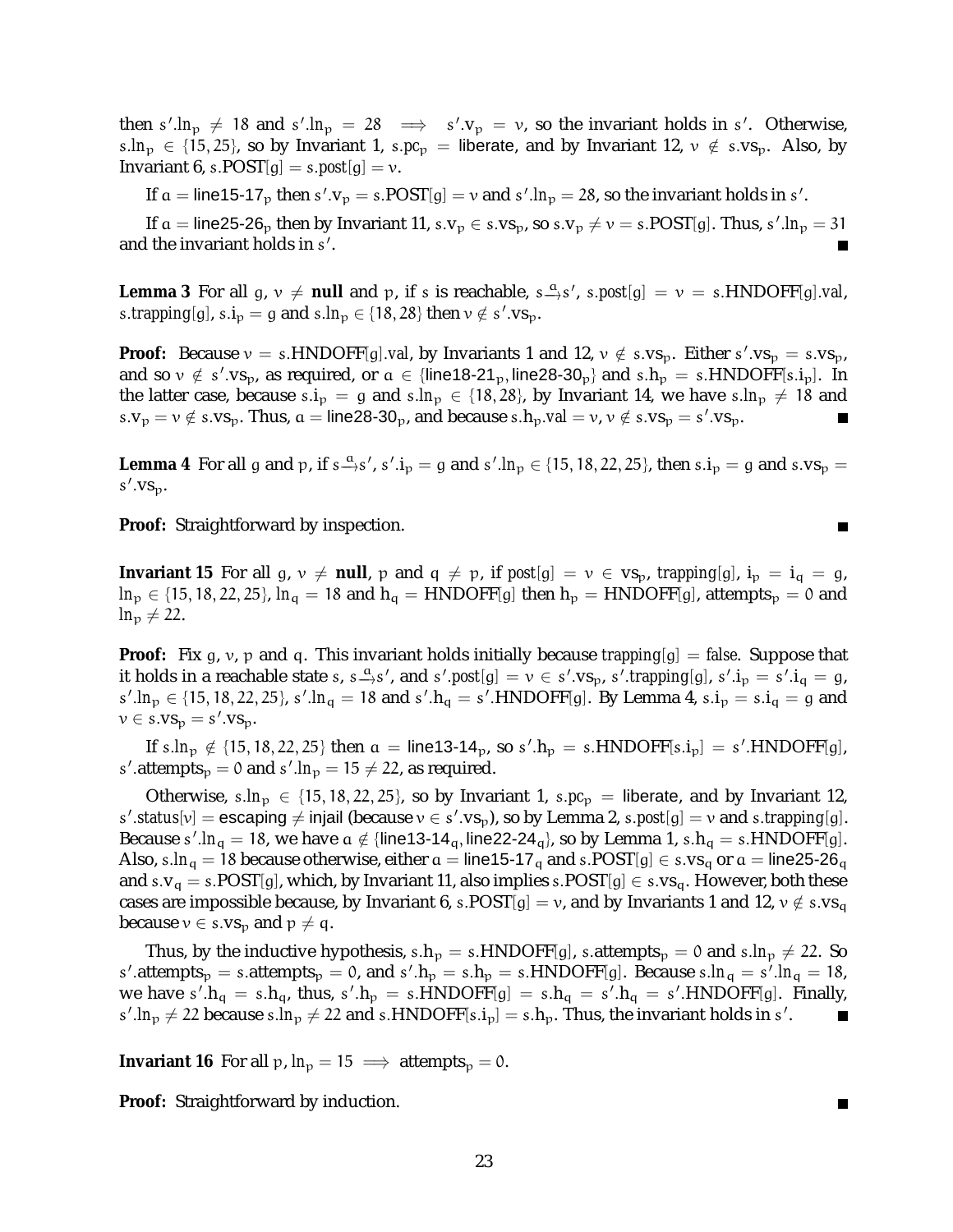**Invariant 17** For all p, if  $ln_p = 22$  then  $h_p \neq HNDOFF[i_p]$ .

**Proof:** Straightforward by induction with Lemma 1.

**Invariant 18** For all g and  $v \neq \textbf{null}$ , if  $post[g] = v$  and  $trapping[g]$  then

- 1. for all  $h > g$ ,  $v \neq HNDOFF[h].val;$
- 2. for all p, if  $pc_p =$  liberate and  $v \in \text{vs}_p$  then  $ln_p \in \{12, 13, 15, 18, 22, 25, 28, 31\}$  and  $i_p \leq g$ ;
- 3. for all p, if  $pc_p =$  liberate,  $v \in vs_p$ ,  $i_p = g$  and  $ln_p = \{18, 22, 25, 28, 31\}$  then
	- $V_p = V$ ,
	- $ln_p \notin \{28, 31\},\$
	- attempts<sub>p</sub> = 2  $\implies$  h<sub>p</sub> = HNDOFF[g]  $\land$  h<sub>p</sub>.*val* = **null**,
	- attempts<sub>p</sub> = 1  $\implies$  h<sub>p</sub> = HNDOFF[g]  $\vee$  HNDOFF[g]*.val* = **null**.

**Proof:** Fix g and v. This invariant holds initially because *trapping*[g] = *false*. Suppose it holds in a reachable state s,  $s\stackrel{\alpha}{\rightarrow} s'$ , and  $s'.post[g] = v$  and s'.*trapping*[g]. By Lemma 2, either s.*post*[g] = v<br>w and s trapping[g] or s' status[y] = injail  $\neq$  escaping. In the latter case, by Invariant 12, y  $\neq$ v and s.*trapping*[g] or s'.*status*[v] = injail  $\neq$  escaping. In the latter case, by Invariant 12,  $v \neq$ <br>s' HNDOEE[b] val for all h and  $v \notin s'$  vs. for any n such that  $nc$  = liberate, so this invariant s'.HNDOFF[h].*val* for all h and  $v \notin s'$ . $vs_p$  for any p such that  $pc_p =$  liberate, so this invariant holds in  $s'$ . For the rest of the proof, we consider the case in which s neet[a] = y and s tranning[a] holds in s'. For the rest of the proof, we consider the case in which s.*post*[g] = v and s.*trapping*[g].

For the first clause, fix  $h > g$ . By the inductive hypothesis,  $v \neq s$ .HNDOFF[h].*val*, and thus,  $v \neq s'$ .HNDOFF[h].*val* unless  $a = \text{line18-21}_p$  for some p with  $s.i_p = h$ ,  $s.v_p = v$  and  $s.h_p = h$ .<br>  $s \in \text{HNDOEF[k]}$ . However, if this action is enabled in s then  $s/h = 18$ , so by Invariant 1, s. no. s.HNDOFF[h]. However, if this action is enabled in s then s.ln<sub>p</sub> = 18, so by Invariant 1, s.pc<sub>p</sub> = liberate, and by the inductive hypothesis (second clause), either  $v \notin s.vs_p$  or  $s.i_p \leq g$ . The first possibility contradicts Invariant 11 because s.v<sub>p</sub> = v; the second contradicts s.i<sub>p</sub> = h > g. Thus,  $v \neq s'$ .HNDOFF[h].*val*.

For the second and third clauses, fix p. If  $s.pc_p \neq$  liberate then either  $s'.p c_p \neq$  liberate, in which<br>a those clauses hold in  $s'$ , or  $a = 1$  iberatelpy(S) for some S. In the latter case,  $s'$ ,  $lr = 12$  and case these clauses hold in s', or  $a =$  Liberatelnv(S) for some S. In the latter case, s',  $ln_p = 12$  and,  $ln_l$  is  $l = 0 \le a$ , so both clauses hold in s' by Invariant 10,  $s'.i_p = 0 \le g$ , so both clauses hold in s'.

If s.*pc*<sub>p</sub> = liberate and  $v \notin s$ .vs<sub>p</sub> then either  $v \notin s'.vs_p$ , in which case both clauses hold in s', or <br>Slipe18-21 slipe28-30 so HNDOEE<sup>[c i ]</sup> = c b and c b vzl = y In the latter case s' ln = 31  $a \in \{\text{line18-21}_p, \text{line28-30}_p\}$ , s.HNDOFF[s.i<sub>p</sub>] = s.h<sub>p</sub> and s.h<sub>p</sub>.*val* = *v*. In the latter case, s'.ln<sub>p</sub> = 31<br>and s' i = s i < a because by the inductive bypothesis (first clause) s HNDOFF[b] val  $\neq y$  = and  $s'.i_p = s.i_p \le g$  because by the inductive hypothesis (first clause), s.HNDOFF[h].*val*  $\neq v =$ <br>c HNDOFF[c i ] for all  $h > g$ . Furthermore, because s *ln . 6* [18, 28] if s i . – *a* then by Lemma 3. s.HNDOFF[s.i<sub>p</sub>] for all  $h>g$ . Furthermore, because s. $ln_p \in \{18, 28\}$ , if s.i<sub>p</sub> = g then by Lemma 3,  $v \notin s'.vs_p.$  So both clauses hold in s'.

It remains only to check the case in which  $s.p c_p =$  liberate and  $v \in s.v s_p$ . In this case, by the inductive hypothesis (second clause), s. $ln_p \in \{12, 13, 15, 18, 22, 25, 28, 31\}$  and s.i<sub>p</sub>  $\leq$  g. Thus,  $s'.\ln_p \in \{12, 13, 15, 18, 22, 25, 28, 31\}$  and  $s'.i_p \leq g$  unless either  $a = \text{line12}_p$  and  $s.i_p > s.\text{MAXG}$  or  $a = \text{line31}_{\text{max}}$  $a =$  line31<sub>p</sub> and s.i<sub>p</sub> = g. The first case is impossible because, by Invariant 10, s.MAXG  $\geq g \geq s.i_p$ ; the second case is impossible because  $s.i_p = g \implies ln_p \neq 31$  by the third clause of the inductive hypothesis. So the second clause of the invariant holds in  $s'$ .

For the third clause, if  $s.i_p \neq g$  then  $s'.i_p \neq g$  unless  $a = \text{line31}_p$ , in which case  $s'.In_p = 12$ , so third clause holds in  $s'.$  If  $s.i_p = a$  and  $sIn_p \notin \{18, 22, 25, 28, 31\}$ the third clause holds in s'. If s.i<sub>p</sub> = g and s.ln<sub>p</sub> ∉ {18, 22, 25, 28, 31} then s'.ln<sub>p</sub> ∉ {18, 22, 25, 28, 31}<br>upless a = line15-17 In this case, by Invariant 6, s POST[s i ] = s nest[s i ] = y ∈ s vs. so unless a = line15-17<sub>p</sub>. In this case, by Invariant 6, s.POST[s.i<sub>p</sub>] = s.post[s.i<sub>p</sub>] =  $v \in s.vs_p$ , so  $s'.v_p = v$ ,  $s'.\ln_p = 18$  and, by Invariant 16, s'.attempts<sub>p</sub> = s.attempts<sub>p</sub> = 0. So the invariant holds in  $s'.$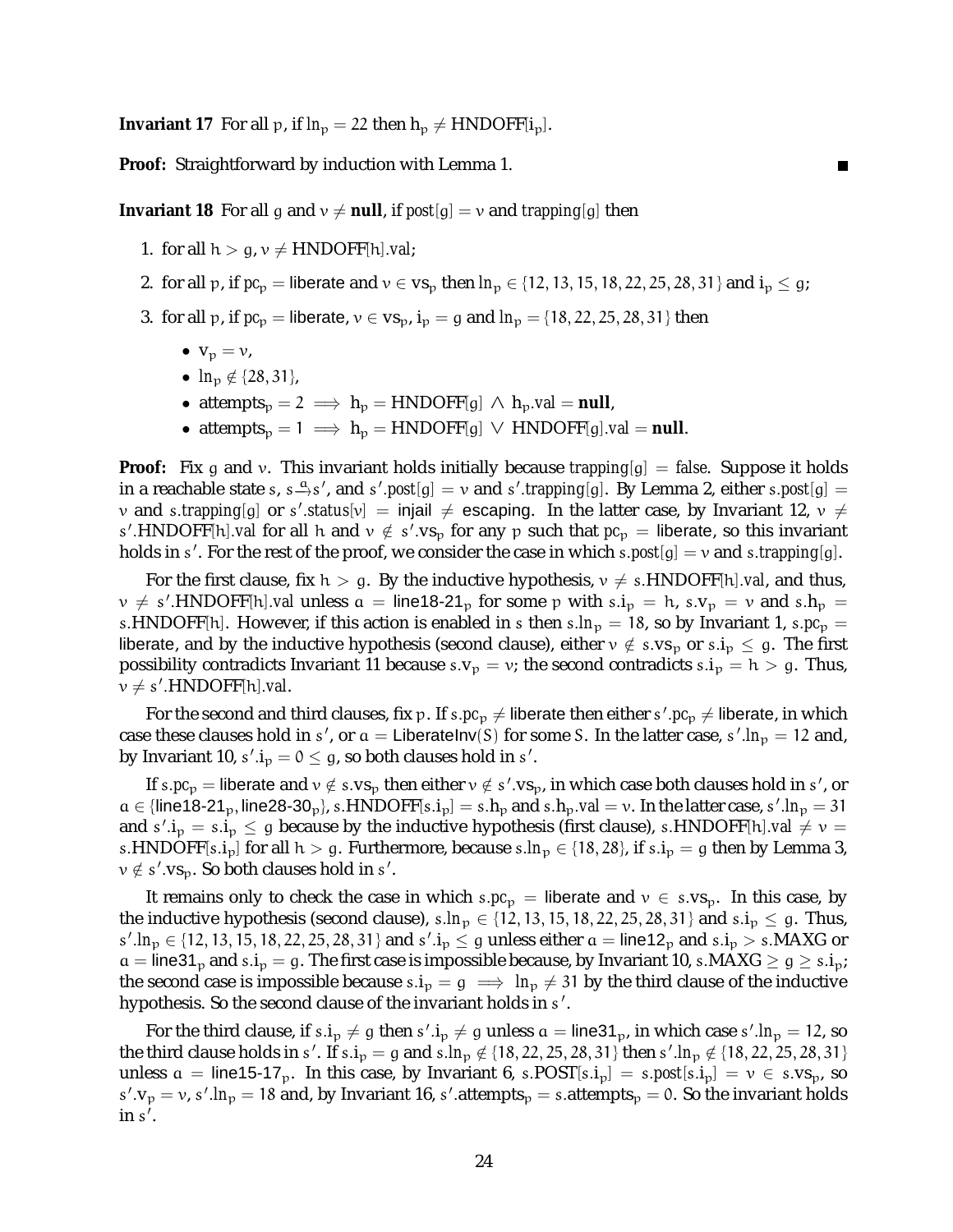If  $s.i_p = g$  and  $s.h_p \in \{18, 22, 25, 28, 31\}$  then, by the inductive hypothesis (third clause), so s. $ln_p \notin \{28, 31\}$  and s.v<sub>p</sub> = v. The only actions we need to consider are line18-21<sub>p</sub>, line22-24<sub>p</sub>, line25-26<sub>p</sub>, and line18-21<sub>q</sub> and line28-30<sub>q</sub> for some  $q \neq p$  with s.i<sub>q</sub> = g and s.h<sub>q</sub> = s.HNDOFF[g]. We check for each of these actions that the third clause of the invariant holds in  $s'$ .

For a = line18-21<sub>p</sub>, we have two cases. If s.h<sub>p</sub> = s.HNDOFF[g] then by Invariant 11,  $v =$  $s.v_p \in s.v_p$ , and by Invariants 1 and 12,  $s.h_p.val \neq v$ , so  $v \notin s'.vs_p$ , and the third clause holds in  $s'$ . Otherwise  $s'/h = 22$  and the third clause is preserved by  $s$ . s'. Otherwise, s'. $ln_p = 22$  and the third clause is preserved by a.

For a = line22-24<sub>p</sub>, by Invariant 17 and the inductive hypothesis, s.attempts<sub>p</sub>  $\neq$  2, and s.attempts<sub>p</sub> = 1  $\implies$  s.HNDOFF[g].*val* = **null**. Thus, s'.ln<sub>p</sub> = 25, s'.v<sub>p</sub> = s.v<sub>p</sub> = v, s'.h<sub>p</sub> = s.Hp<sub>p</sub> = s.v<sub>p</sub> = v, s'.h<sub>p</sub> = s.Hp<sub>p</sub> = s.V<sub>p</sub> = s.v<sub>p</sub> = v, s'.h<sub>p</sub> = s.Hp<sub>p</sub> = s.V<sub>p</sub> = s.V<sub>p</sub> = s.V<sub>p</sub> = s.V<sub>p</sub>  $s.\text{HNDOFF}[g] = s'.\text{HNDOFF}[g] \text{ and } s'.\text{ attempts}_{p} = 2 \implies s'.\text{h}_{p}.\text{val} = \text{null}.$ 

For a = line25-26<sub>p</sub>, by Invariant 6 and the inductive hypothesis,  $s.v_p = v = s.post[s.i_p] =$ s.POST[s.i<sub>p</sub>] and s.attempts<sub>p</sub> = 2  $\implies$  s.h<sub>p</sub>.*val* = **null**. Thus, s'.*ln*<sub>p</sub> = 18 and the third clause is preserved by a.

For a = line18-21<sub>q</sub> for some  $q \neq p$  with s.i<sub>q</sub> = g and s.h<sub>q</sub> = s.HNDOFF[g], by Invariant 15, s'.attempts<sub>p</sub> = s.attempts<sub>p</sub> = 0. Also, s'. $v_p = s \cdot v_p = v$  and s'. $ln_p = s \cdot ln_p \notin \{28, 31\}$ .

For a = line28-30<sub>q</sub> for some  $q \neq p$  with s.i<sub>q</sub> = g and s.h<sub>q</sub> = s.HNDOFF[g], we consider three cases. If s.attempts<sub>p</sub> = 2 then s.h<sub>q</sub>.*val* = s.HNDOFF[g].*val* = **null** by the inductive hypothesis, so a preserves the third clause. If s.attempts<sub>p</sub> = 1 and s.h<sub>q</sub>.*val*  $\in$  {**null**, s.v<sub>q</sub>} then again, a preserves the third clause. If s.attempts<sub>p</sub> = 1 and s.h<sub>q</sub>.*val*  $\notin$  {**null**, s.v<sub>q</sub>} then s'.attempts<sub>p</sub> = s.attempts<sub>p</sub> = 1 and s' HNDOEE[a] val = **null** and  $s'$ .HNDOFF[g].*val* = **null**.

We now prove the main theorem, which says that PTB implements *ROPlite* (assuming a wellbehaved environment). This proof uses a special case of the *simulation relation*, or *refinement*, method [8].

**Theorem 1** The PTB automaton (including the environment part) implements the ROP automaton (including the environment part).

**Proof:** We can prove that one automaton A implements another automaton B with the same input and output actions (but different internal actions) by giving a function f from the states of A to the states of B that satisfies the following properties:

- 1. If s is an initial state of A then  $f(s)$  is an initial state of B.
- 2. If s is a reachable state of A and  $s \stackrel{\alpha}{\rightarrow} s'$  then  $f(s) \stackrel{\alpha}{\rightarrow} f(s')$  if a is external and  $f(s') = f(s)$  if a is internal internal.

The existence of such a function, called a *refinement* or a *simulation*, implies that A implements B [8].<sup>9</sup> Because the state variables of the ROP automaton are exactly the environment state variables of the PTB automaton, we simply use the function that maps states of the PTB automaton to the states of the ROP automaton with identical values for those state variables. The first property above is satisfied because the environment state variables are initialized to the same values in both automata.

Suppose that s is a reachable state of the PTB automaton and  $s\stackrel{\alpha}{\rightarrow}s'$ . If a is an internal action,<br>p  $f(s') = f(s)$  because the internal actions do not modify any of the environment state variables. then  $f(s') = f(s)$  because the internal actions do not modify any of the environment state variables.

 $9$ This is a special case of refinements and simulations, but it is sufficient for our purposes.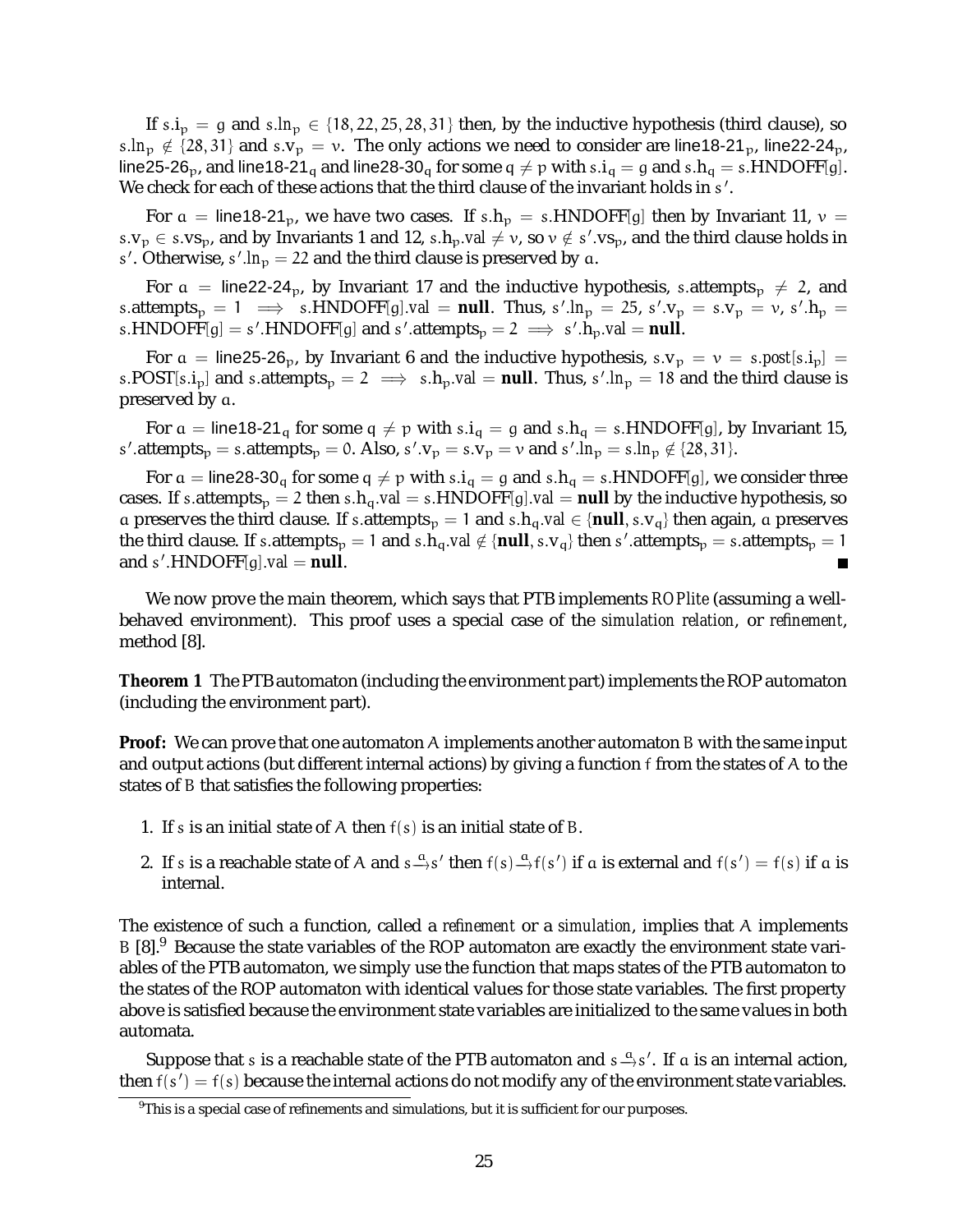If a is an environment action then the precondition of a is identical in the two automata and the environment state variables are updated in the same way by both automata, so  $f(s) \stackrel{\alpha}{\rightarrow} f(s')$ , as required required.

For the PTB output actions, we need to argue that  $\alpha$  is enabled in  $f(s)$  and that both automata update the environment state variables in the same way. For HireResp, FireResp and LiberateResp actions, the latter is obvious because the statements of the effects clause that affect the environment state variables are identical.

For HireResp<sub>p</sub>(g), s. $ln_p = 6$  and s.i<sub>p</sub> = g, so by Invariant 1, s.pc<sub>p</sub> = hire, and by Invariant 2,  $g \notin \bigcup_{q} s.guards_q.$ 

For FireResp<sub>p</sub>(), s. $ln_p = 8$ , so by Invariant 1, s. $pc_p =$  fire.

For LiberateResp<sub>p</sub>(S), s.ln<sub>p</sub> = 32 and S = s.vs<sub>p</sub>, so s.pc<sub>p</sub> = liberate by Invariant 1, s.status[v] = escaping for all  $v \in s.vs_p = S$  by Invariant 12, and for all g and  $v \neq \textbf{null}$  such that  $s.post[g] = v$ and s.trapping[g], we have  $v \notin s.vs_p = S$  by Invariant 18 (second clause).

For PostResp<sub>p</sub>() for some p, s.ln<sub>p</sub> = 10, so by Invariant 1, s.pc<sub>p</sub> = post(s.i<sub>p</sub>, s.v<sub>p</sub>). Thus, PostResp<sub>p</sub>() is enabled in f(s), and the environment state variables are updated in the same way in both automata, so f(s)  $\frac{a}{r}f(s')$ , as required. in both automata, so  $f(s) \rightarrow^{\alpha} f(s')$ , as required.